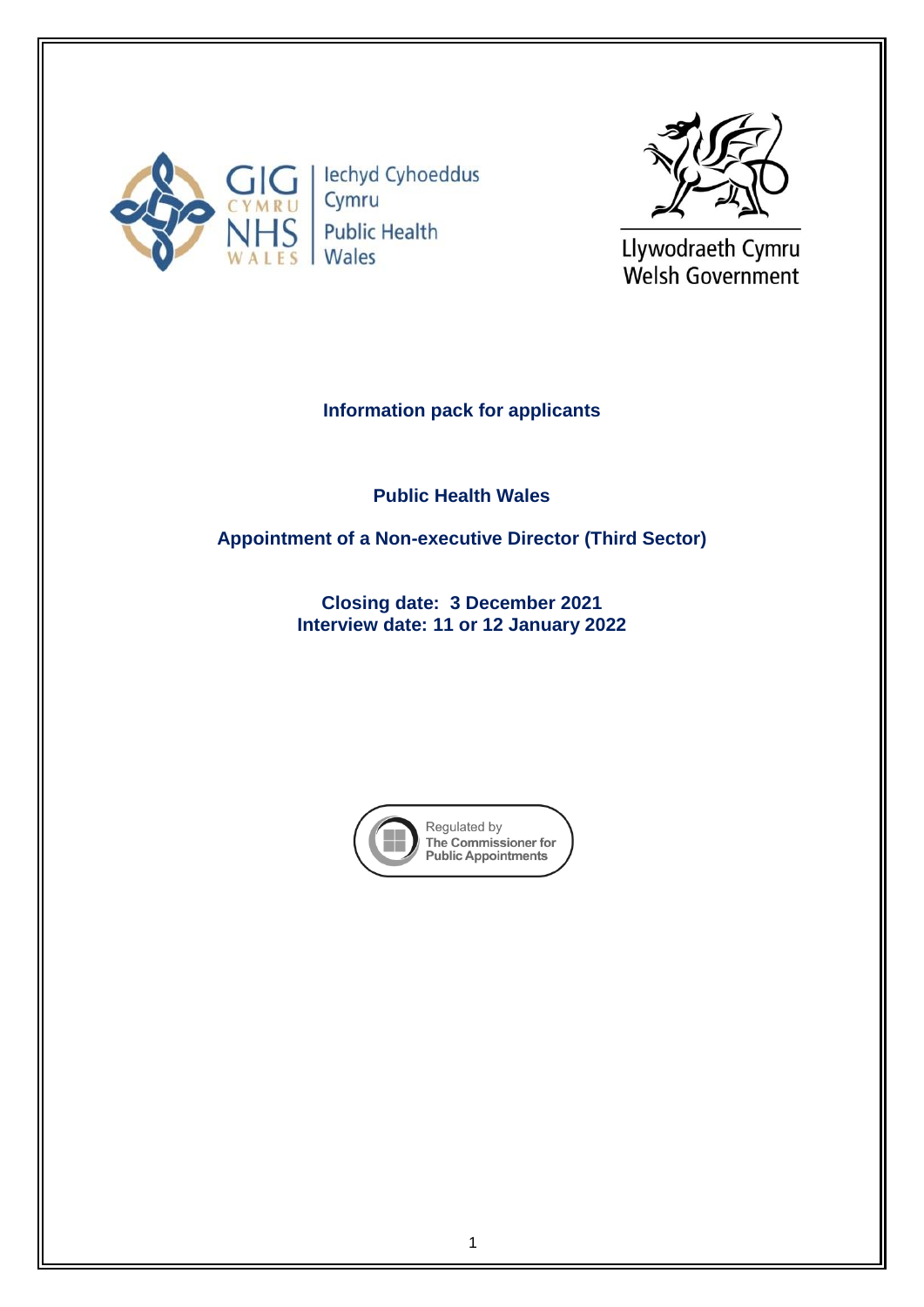# **Contents**

| The key roles that the Board discharges within the organisation are: 8 |  |
|------------------------------------------------------------------------|--|
|                                                                        |  |
|                                                                        |  |
|                                                                        |  |
|                                                                        |  |
|                                                                        |  |
|                                                                        |  |
|                                                                        |  |
|                                                                        |  |
|                                                                        |  |
|                                                                        |  |
|                                                                        |  |
|                                                                        |  |
|                                                                        |  |
|                                                                        |  |
|                                                                        |  |
|                                                                        |  |
|                                                                        |  |
|                                                                        |  |
|                                                                        |  |
|                                                                        |  |
|                                                                        |  |
|                                                                        |  |
|                                                                        |  |
|                                                                        |  |
|                                                                        |  |
|                                                                        |  |
|                                                                        |  |
|                                                                        |  |
|                                                                        |  |
|                                                                        |  |
|                                                                        |  |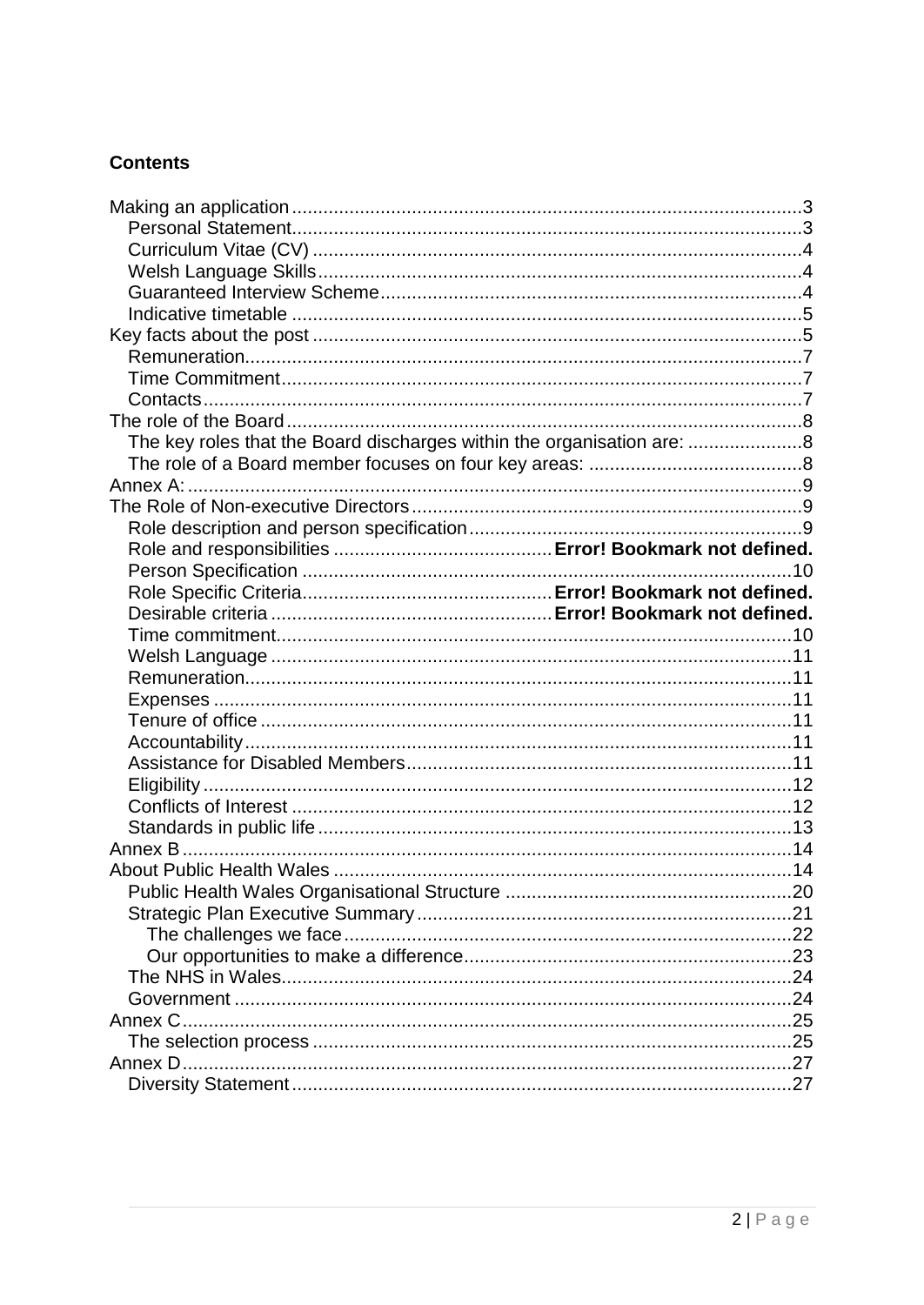## <span id="page-2-0"></span>**Making an application**

Thank you for your interest in the appointment of a Non-executive Director (Third Sector) to the Unitary Board of Public Health Wales; the organisation is constituted as an NHS Trust and is also the National Public Health Institute in Wales. A Nonexecutive Director (Third Sector) is required to fulfil the role of Board member, across the breadth of the Board's role and responsibilities as the Governing Body of the organisation. The Board: sets strategic direction; builds and sustains strategic partnerships; sets risk appetite, approves strategic risks and scrutinises these; oversees delivery against in–year plans; sets the tone and culture of the organisation, ensuring that staff can come to work and thrive as their authentic selves; maintains good governance. The attached Annex provides details on the role of the Nonexecutive Director (Third Sector) and the person specification, the role and responsibilities of Public Health Wales and the selection process.

To make an application please visit the Welsh Government public appointment website here [https://cymru-wales.tal.net/vx/lang-en-GB/mobile-0/appcentre-3/brand-](https://cymru-wales.tal.net/vx/lang-en-GB/mobile-0/appcentre-3/brand-2/candidate/jobboard/vacancy/7/adv/)[2/candidate/jobboard/vacancy/7/adv/](https://cymru-wales.tal.net/vx/lang-en-GB/mobile-0/appcentre-3/brand-2/candidate/jobboard/vacancy/7/adv/)

Once you have registered, you will be able to access the application form. To apply, you will need to submit the application form and **two** supporting documents. The first is a document answering the questions below, set out as a 'personal statement'. This document should be no more than two sides of A4. Your application may be rejected if you exceed this limit. The second document is a full, up to date curriculum vitae. The two documents should be uploaded to the "Reasons for Applying" section of the online application form. There should be a 12pt minimum size of font on the supporting documents.

#### <span id="page-2-1"></span>**Personal Statement**

Your personal statement is your opportunity to demonstrate how you meet each of the criteria as set out in the questions below. How you choose to present this information is a matter for you. However, you should aim to provide detailed examples that demonstrate how your knowledge and experience matches each of the criteria and that describe your actual role in achieving a specific result.

Please also note that your evidence will also be assessed against whether you have the necessary level of experience to effectively operate at Board level.

It will help the selection panel if you can be clear which particular evidence you provide relates to which criteria. Providing separate paragraphs in relation to each criterion is common practice.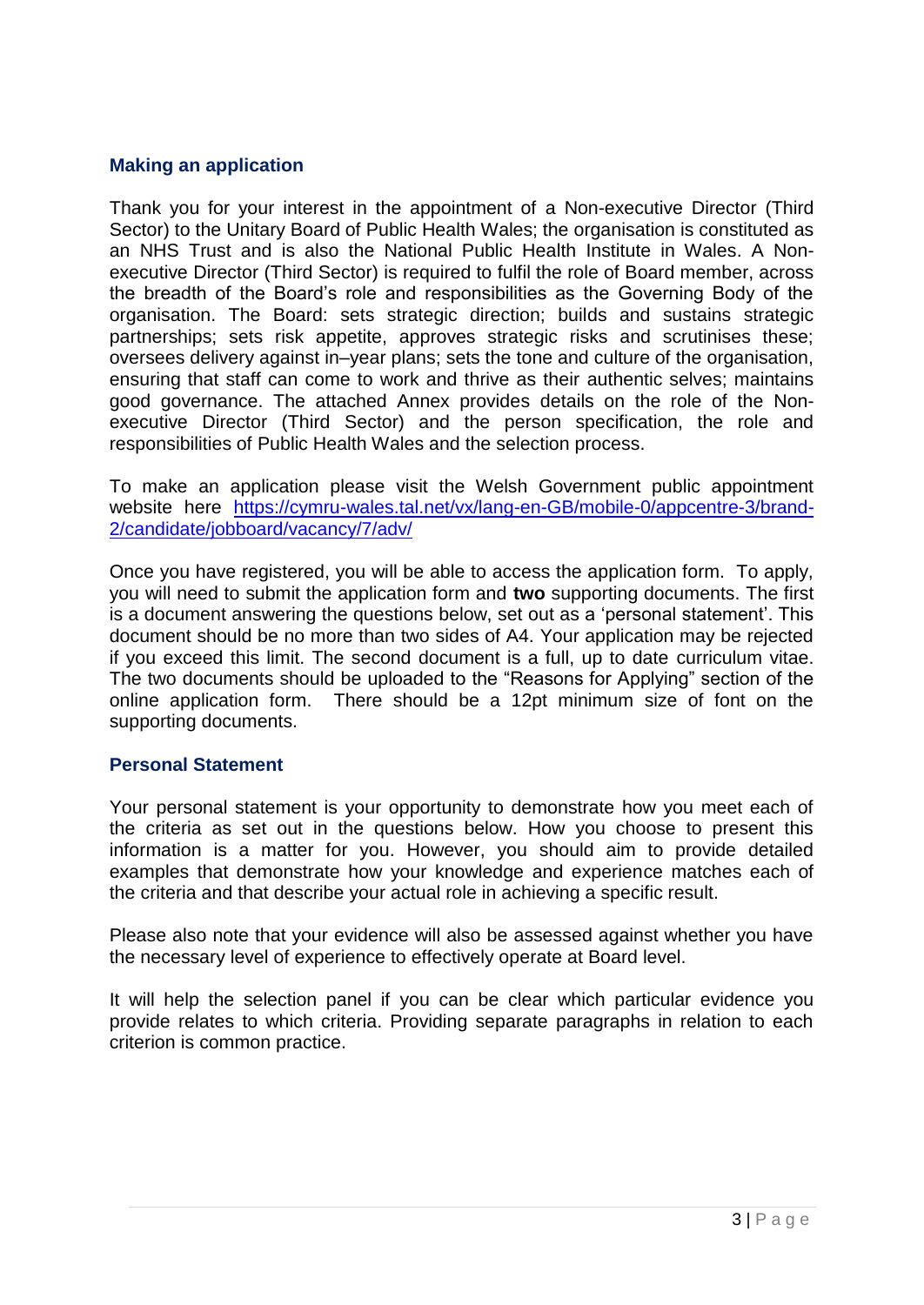# **Questions to answer as part of your application in your personal statement**

- Please describe your understanding of the public health challenges, opportunities and priorities in Wales and how these would apply within Public Health Wales.
- Please give a specific example or examples of when you have had to analyse complex information to contribute to sound decision-making.
- Please describe an occasion when you have worked with someone on an important matter where your perspectives may have differed, but you have still maintained a constructive relationship.
- Please describe what you consider the key role of a Non-executive Director in a Unitary Board environment; and give an example of how you have, or how you would, fulfil this role.
- Please outline how you meet the relevant role specific criteria as set out on page 10.

# <span id="page-3-0"></span>**Curriculum Vitae (CV)**

Please ensure that your CV includes brief details of your current or most recent post and the dates you occupied this role. Please identify any past or present Ministerial appointments.

# <span id="page-3-1"></span>**Welsh Language Skills**

As a national NHS organisation, Public Health Wales is working to strengthen its bilingual service provision across Wales and to engage with the population effectively in both Welsh and English. It is committed to ensuring that the diversity of its Board is representative of Wales, its communities and its bilingual profile. Consequently, the ability to communicate in both Welsh and English is a **desirable requirement** for appointment to this post.

## <span id="page-3-2"></span>**Disability Confident**

The Welsh Government accepts the social definition of disability, in which it is recognised that barriers in society act to disable people who have impairments or health conditions or who use British Sign Language. We are committed to removing barriers so that all staff can perform at their best. The Equality Act 2010 uses the medical definition of disability ("a physical or mental impairment which has a substantial and long-term impact on a person's ability to carry out normal day to day activities").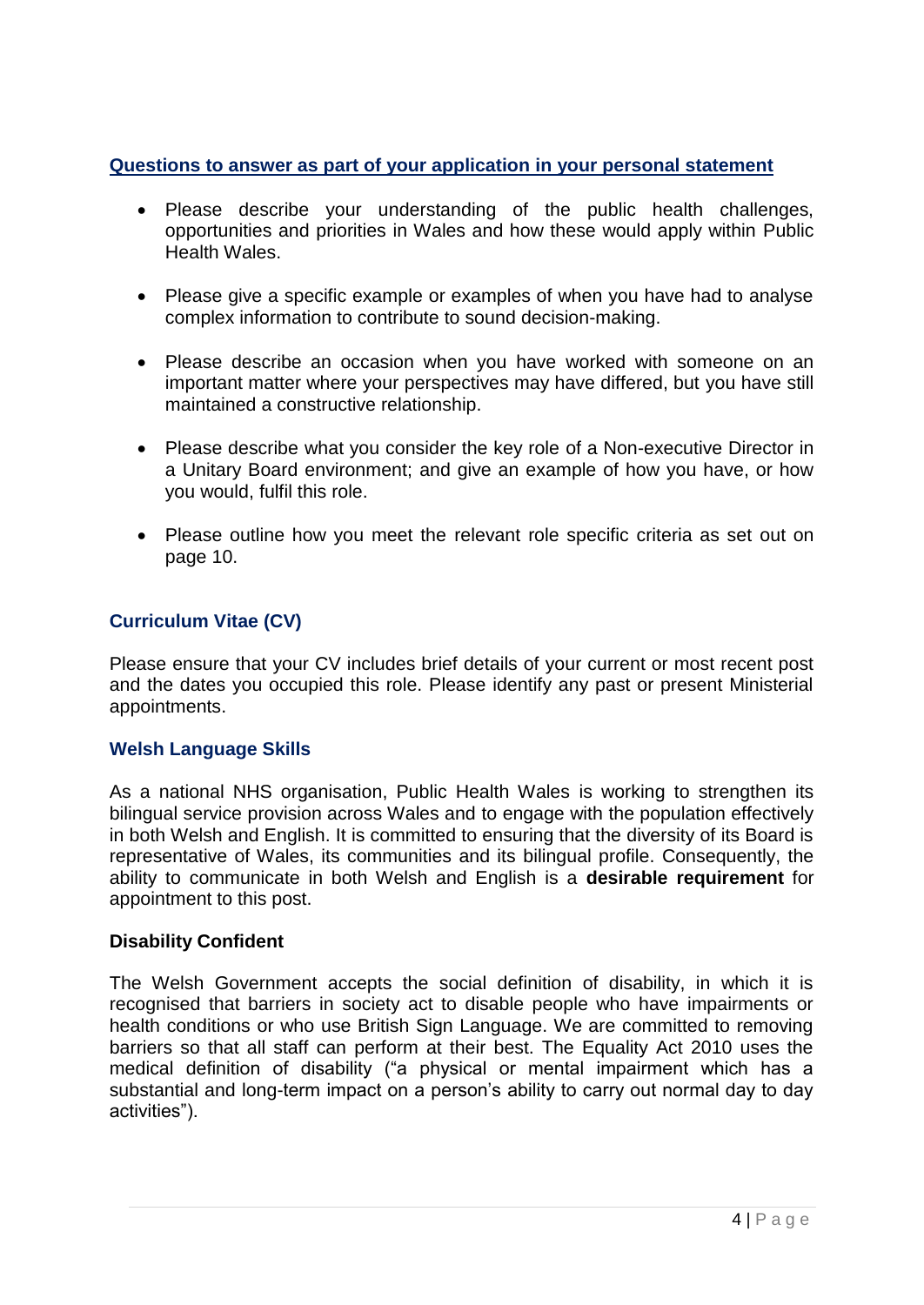We guarantee to interview anyone who is disabled whose application meets the minimum criteria for the post. By 'minimum criteria' we mean that you must provide us with evidence in your application which demonstrates that you generally meet the level of competence for the role and any qualifications, skills or experience defined as essential.

If you would like a guaranteed interview, please contact Public Appointments Team by email [PublicAppointments@gov.wales](mailto:PublicAppointments@gov.wales) to let them know.

If you have an impairment or health condition, or use British Sign Language and need to discuss reasonable adjustments for any part of this recruitment process, please contact Public Appointments team as above as soon as possible and a member of the team will contact you to discuss your requirements and any questions you may have.

## <span id="page-4-0"></span>**Indicative timetable**

| <b>Closing date:</b>          | 3 December            |  |
|-------------------------------|-----------------------|--|
| <b>Shortlisting complete:</b> | w/c 6 December 2021   |  |
| Interviews held:              | 11 or 12 January 2022 |  |
| <b>Start date:</b>            | 1 April 2022          |  |

## <span id="page-4-1"></span>**Key facts about the post**

Public Health Wales is the National Public Health Institute in Wales. Its purpose is [Working to achieve a healthier future for Wales'](https://phw.nhs.wales/about-us/our-priorities/) and, in delivering this, it plays a pivotal role in driving improvements in population health and well-being, reducing health inequalities, improving healthcare outcomes, protecting the public and supporting the development of health in all policies across Wales

The Long Term Strategy sets out how we will focus our collective efforts, expertise and resources to achieve a healthier future for Wales through our seven inherently linked key strategic priorities. This is now even more important than ever as we continue to respond to, measure and learn from, the impact that the Coronavirus (COVID-19) pandemic is having, and will continue to have, on the people of Wales, the wider United Kingdom and internationally.

Public Health Wales is an ambitious and innovative organisation; the team of 2097 talented people plays a pivotal role in driving improvements in population health and wellbeing, reducing health inequalities, improving healthcare outcomes, protecting the public and supporting the development of health in all policies across Wales through its World Health Organization Collaborating Centre.

Since February 2020, the entire organisation has been focused on providing system leadership for, responding to and advising on, the COVID-19 pandemic. This has required substantial scaling up of the health protection, microbiology, communicable disease surveillance and policy advice activities at an unprecedented pace and scale.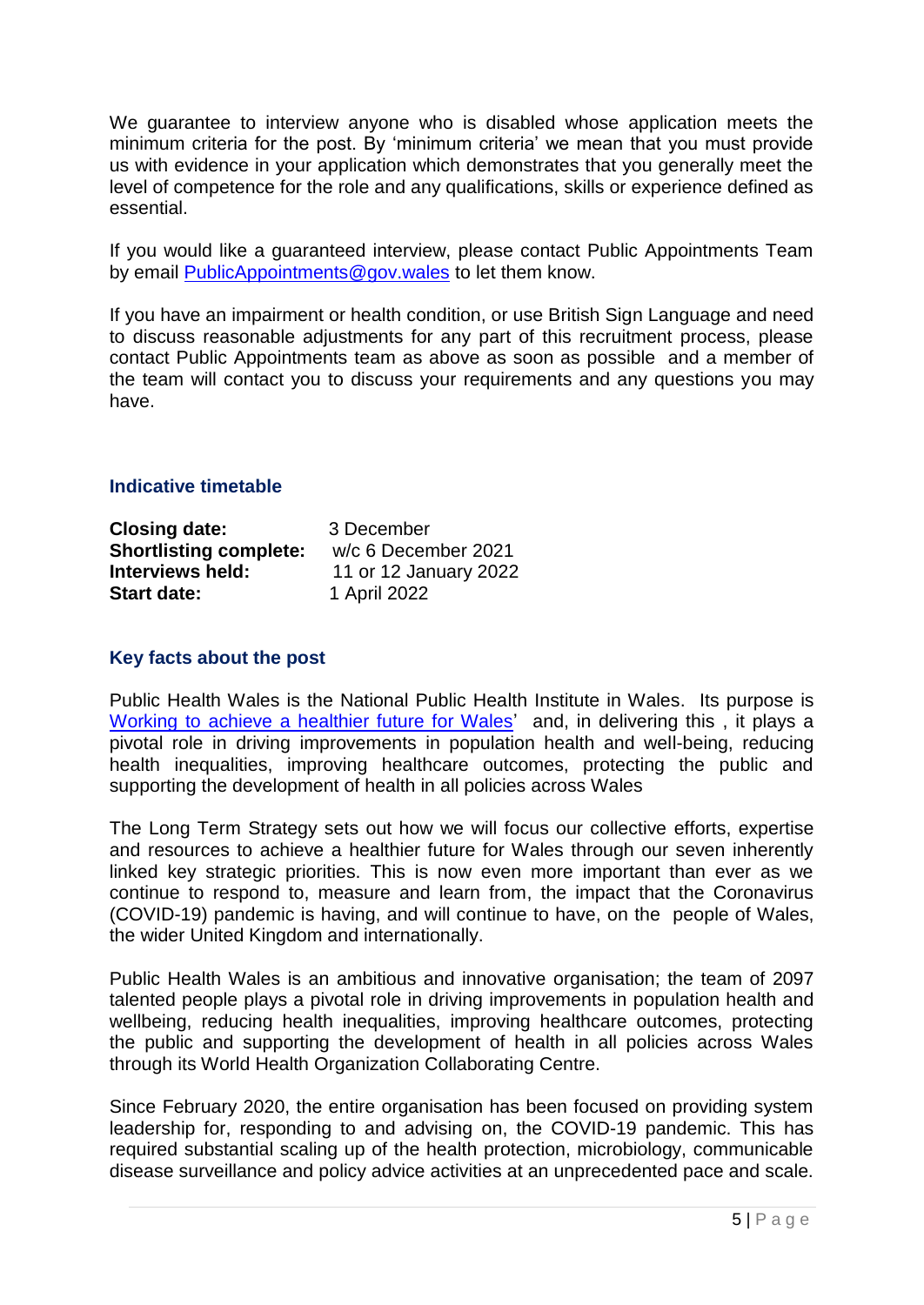The organisation has grown significantly with additional resources (226 additional staff) going into our microbiology laboratories, together with a new laboratory opening in December 2020, and additional staff across our health protection activities with the potential for this to grow further. The substantial mobilisation of the organisation has impacted on our ability to maintain other key activities and we have worked innovatively to endeavour to commission additional activity in relation to our broader population health activities to advise on public health interventions that mitigate the socio-economic and health and wellbeing indirect harms of COVID-19.

Notwithstanding this, it is an opportunistic time for public health in Wales, with an innovative and progressive policy and legislative context that firmly places health, well-being and sustainability at the forefront of public services in Wales. Three significant drivers for this are: the Well-being of Future Generations (Wales) Act, the Programme for Government: Prosperity for All, the national strategy, and A Healthier Wales: our plan for health and social care.

Our focus is very clear. To achieve improvements in health and well-being at scale and pace and national and local teams in thinking, engaging and working with partners differently and managing change well. We also need to support our partners including communities, workplaces, the NHS, local authorities, the third sector, police, fire and rescue and housing agencies, in becoming public health advocates and champions within and across communities.

Additionally, there is a need to modernise how we, and the wider public health system, engages, interacts and communicates with the general public and communities. Never has this been more important than during the COVID-19 pandemic and the advice, in the form of the Health Protection Response Plan, that we developed for the Welsh Government to underpin the implementation of the current Test Trace Protect Strategy. This has become the operational model in Wales which is based on multi-agency, collaborative working within a consistent all Wales framework.

We have also established a number of key strategic partnerships and collaborations to drive improvements in health, well-being and sustainability across Wales – with a particular focus on building resilience and the wider determinants. Building a Healthier Wales is a cross sector approach to shifting billions of Welsh Government budget to prevention and early intervention, through the implementation of five key cross sector priorities agreed with partners. CymruWellWales, a cross sector strategic partnership, is leading for Wales on the first 1000 Days and the Wales Adverse Childhood Experience (ACEs) Support Hub, the Early Action Together national programme with Public Health Wales and the police and criminal justice system. This aims to embed a public health approach to policing in Wales and a strategic Health and Housing Partnership for Wales.

*Wales is a global leader in public health policy, testament to the fact Public Health* Wales is a World Health Organization (WHO) *Collaborating Centre. In working with world leading experts in the WHO, and throughout their international networks, we can better understand which public health policies and interventions work best for the people of Wales and for those in other nations around the world.*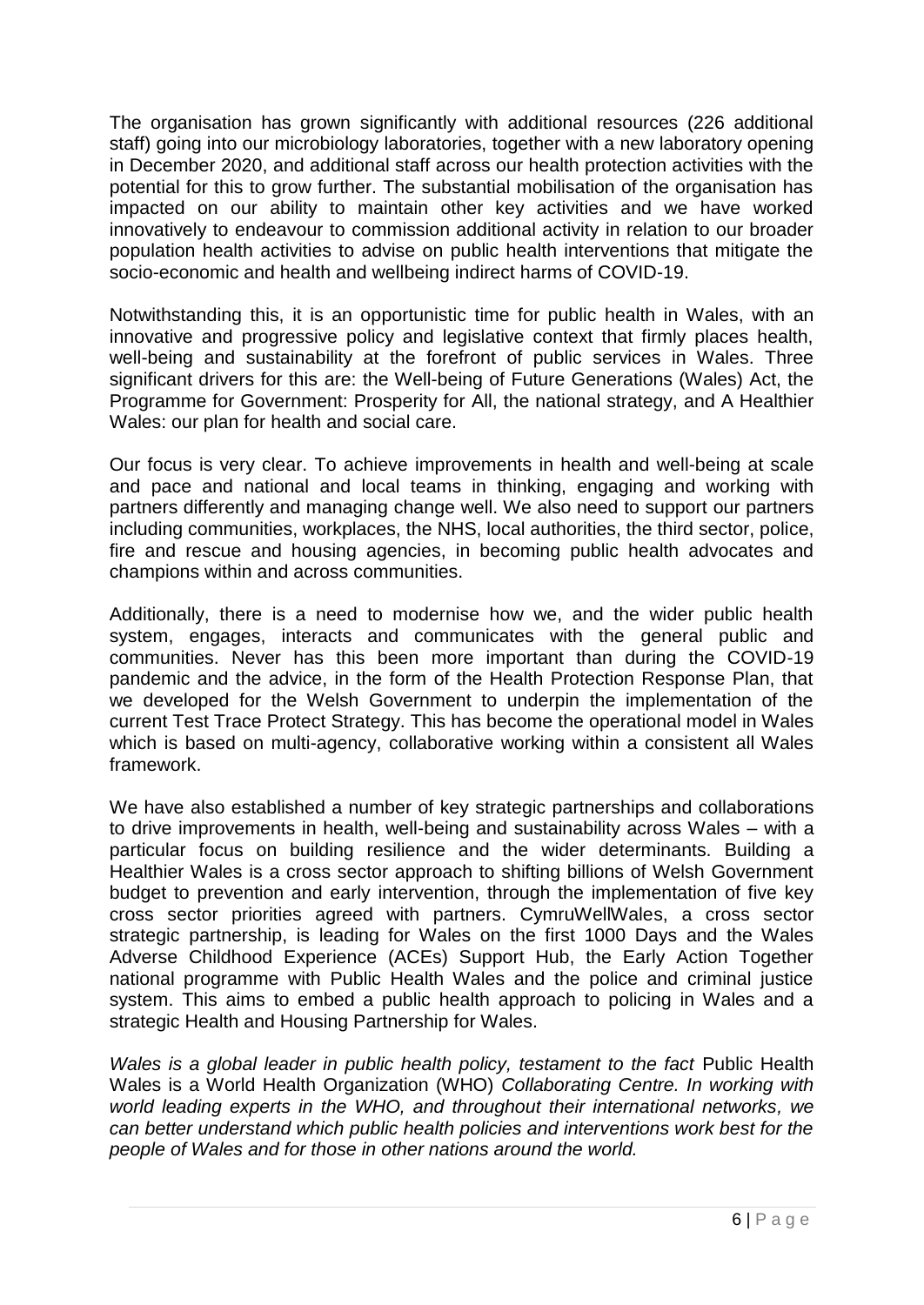Through the Well-being of Future Generations Act in Wales, we have a unique policy and legislative context to underpin our transformation programme to exploit the opportunities for a healthy and sustainable Wales. You will be joining an innovative, open and ambitious organisation with the most amazing and talented people across all of our functions, who have played and continue to play an unprecedented part in the COVID-19 response. Through our people, we strive to drive improvements in population health outcomes across the broad range of our functions through focused, data-informed, evidence-based interventions and approaches that yield the greatest impact and biggest return on investment.

Public Health Wales is constituted as an NHS Trust and is seeking to appoint a Non-Executive Director to its Board. This is a significant opportunity to use your skills and experience to make a contribution to its vision: *Working to achieve a healthier future for Wales*.

<span id="page-6-0"></span>

| <b>Remuneration</b> | £9,360 per annum. |
|---------------------|-------------------|
|---------------------|-------------------|

<span id="page-6-1"></span>**Time Commitment** The post of Non-executive Director (Third Sector) is based on a notional commitment of a minimum of (four) 4 days per month but this will be subject to organisational demands and is often higher than the minimum requirement.

# <span id="page-6-2"></span>**Contacts**

For further information regarding the selection process, please contact: Public Appointments Team [Publicappointments@gov.wales](mailto:Publicappointments@gov.wales)

For further information regarding the role of Non-Executive Directors, please contact:

Helen Bushell, Board Secretary and Head of Board Business Unit, Public Health Wales Tel: 07711 819665 Email: [helen.bushell@wales.nhs.uk](mailto:helen.bushell@wales.nhs.uk)

For further information about Public Health Wales, you may wish to visit the organisation's website:<http://www.publichealthwales.wales.nhs.uk/>

If you need any further assistance in applying for this role, please contact the Public Appointments Team on [Publicappointments@gov.wales](mailto:Publicappointments@gov.wales)

For further information about Public Appointments in Wales, please visit [www.gov.wales/publicappointments](http://www.gov.wales/publicappointments)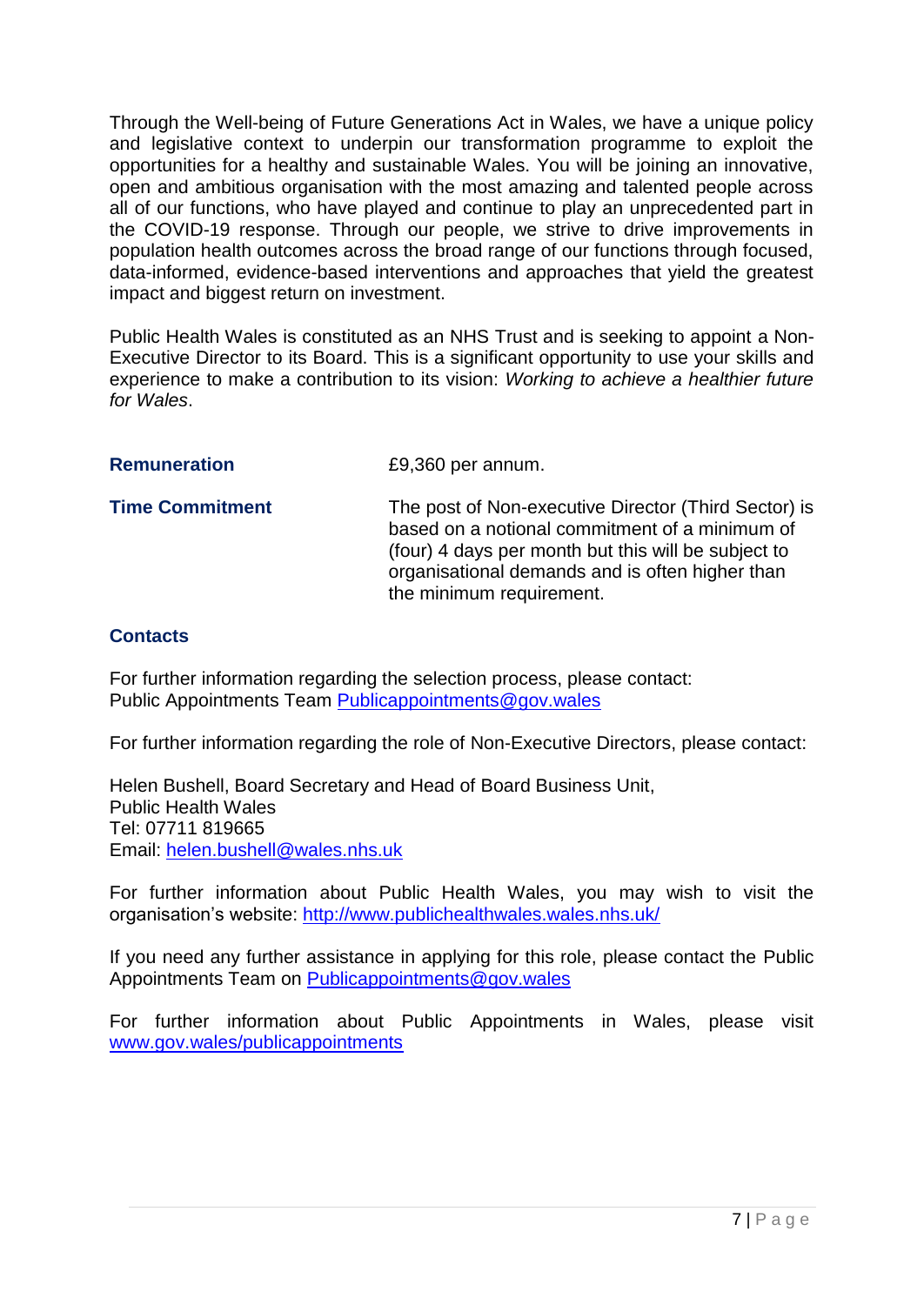## <span id="page-7-0"></span>**The role of the Board**

#### <span id="page-7-1"></span>**The key roles that the Board discharges within the organisation are:**

- $\triangleright$  formulating strategy and setting the direction of the organisation
- $\triangleright$  ensuring accountability by holding the Executive to account for the delivery of the strategy and through seeking assurance that the systems of control are robust and reliable
- $\triangleright$  setting the risk appetite for the organisation, determining the key strategic risks and overseeing the management and mitigation of those risks
- $\triangleright$  setting a healthy tone and culture for the Board and the organisation
- $\triangleright$  building and sustaining strategic partnerships
- $\triangleright$  delivering good governance

#### <span id="page-7-2"></span>**The role of a Board member focuses on four key areas:**

- **Strategy:** to contribute to strategic development and decision-making
- **Performance:** to ensure that effective leadership and management arrangements are in place discharged through an effective Executive Team. To hold the Executive to account for its performance in meeting agreed goals and objectives through purposeful challenge and scrutiny, and to monitor the reporting of performance
- **Financial and risk management:** to ensure that financial information is accurate and that financial controls and systems of risk management and assurance are robust and defensible. To ensure that all strategic risks are identified, managed and mitigated appropriately.
- **Behaviours**: to live the values of the organisation, comply with the highest ethical standards of integrity and probity and comply fully with the Code of Conduct. Board members should demonstrate through their behaviour that they are focusing on their responsibilities to citizens, our staff and our stakeholders.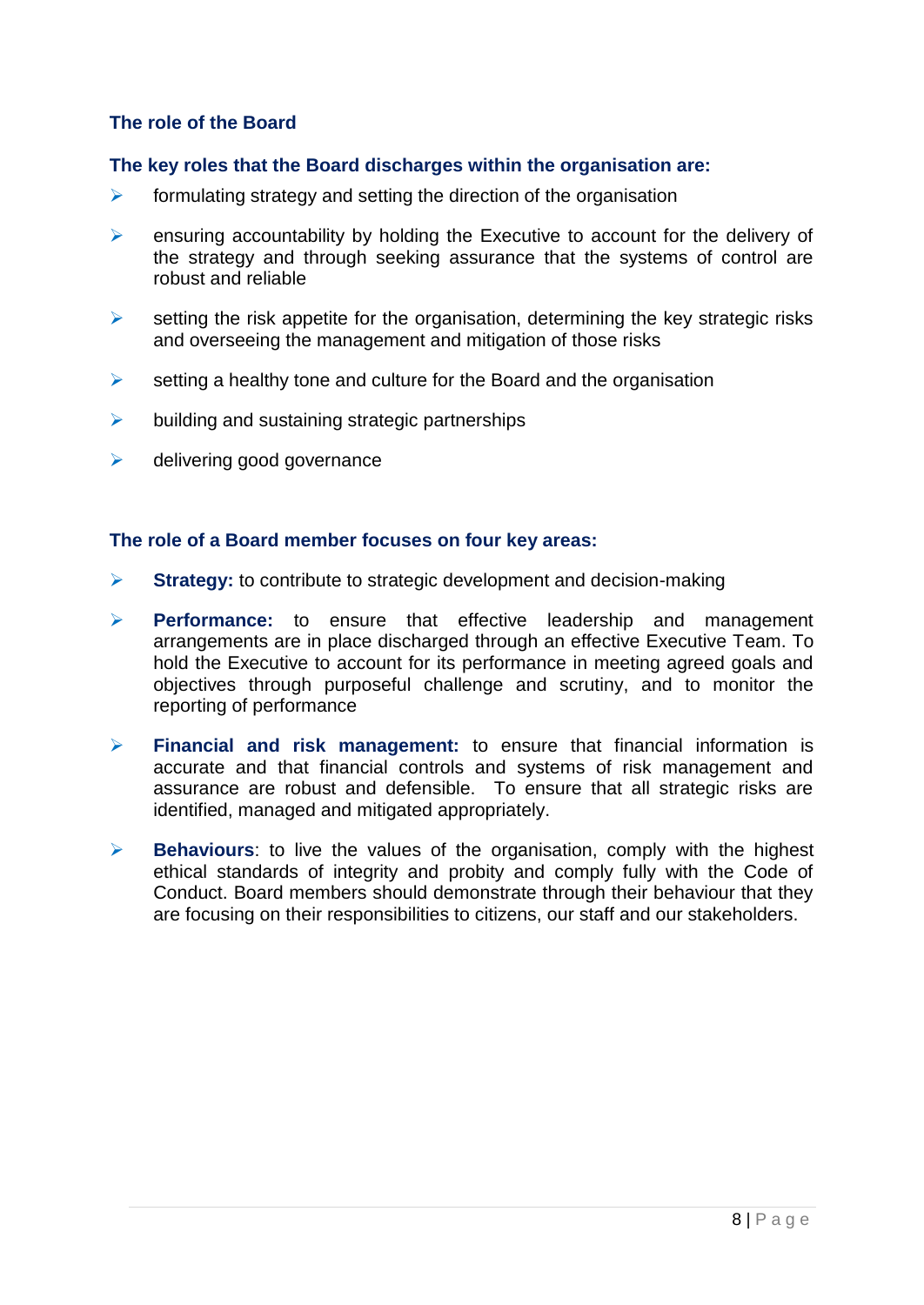## **Annex A:**

# <span id="page-8-1"></span><span id="page-8-0"></span>**The Role of Non-executive Directors**

## <span id="page-8-2"></span>**Role description and person specification**

This is an exciting time for Public health Wales as we embark on a new Long Term Strategy and is a great opportunity to use your skills and experience to make a contribution to our vision *'Working to achieve a healthier future for Wales*'.

#### **Role and responsibilities**

Non-executive Directors will, among other things:

- $\triangleright$  Discharge effective governance of the organisation, in all its integrated forms. The Board is a Unitary Board, and Executive and Non-Executive Directors are collectively responsible for Board-level decision-making. Non –Executive Directors have a scrutiny and oversight role and to bring their experience and expertise to bear in support of the Board discussions and decisions.
- $\triangleright$  Set the tone and culture for the organisation, ensuring that all staff can come to work and thrive as their authentic selves, without fear of discrimination or disadvantage of any kind.
- $\triangleright$  To maintain a 'line of sight' from the Board to the front line and back again.
- $\triangleright$  Contribute to the work of the Board based upon your independence, past experience and knowledge, and your ability to stand back from day to day operational management.
- $\triangleright$  Contribute to a joined up, robust and transparent decision-making process at Board level, to ensure openness and accountability foe decisions made.
- $\triangleright$  Be expected to have sufficient working knowledge of Public Health Wales' services and functions to ensure good governance, effective risk assessment and management and delivery against approved plans.
- $\triangleright$  Work closely with other public, private and voluntary bodies, to ensure that all relevant views are taken into account during the decision-making process. The interests of service users should be paramount in this respect.
- Analyse, and critically review, complex information to ensure that decisionmaking is as informed as possible.
- $\triangleright$  Oversee the effective stewardship of resources, ensuring openness and accountability in the allocation and utilisation of resources
- $\triangleright$  Where NEDs have a specific portfolio, to reflect the views of portfolio stakeholders at Board level.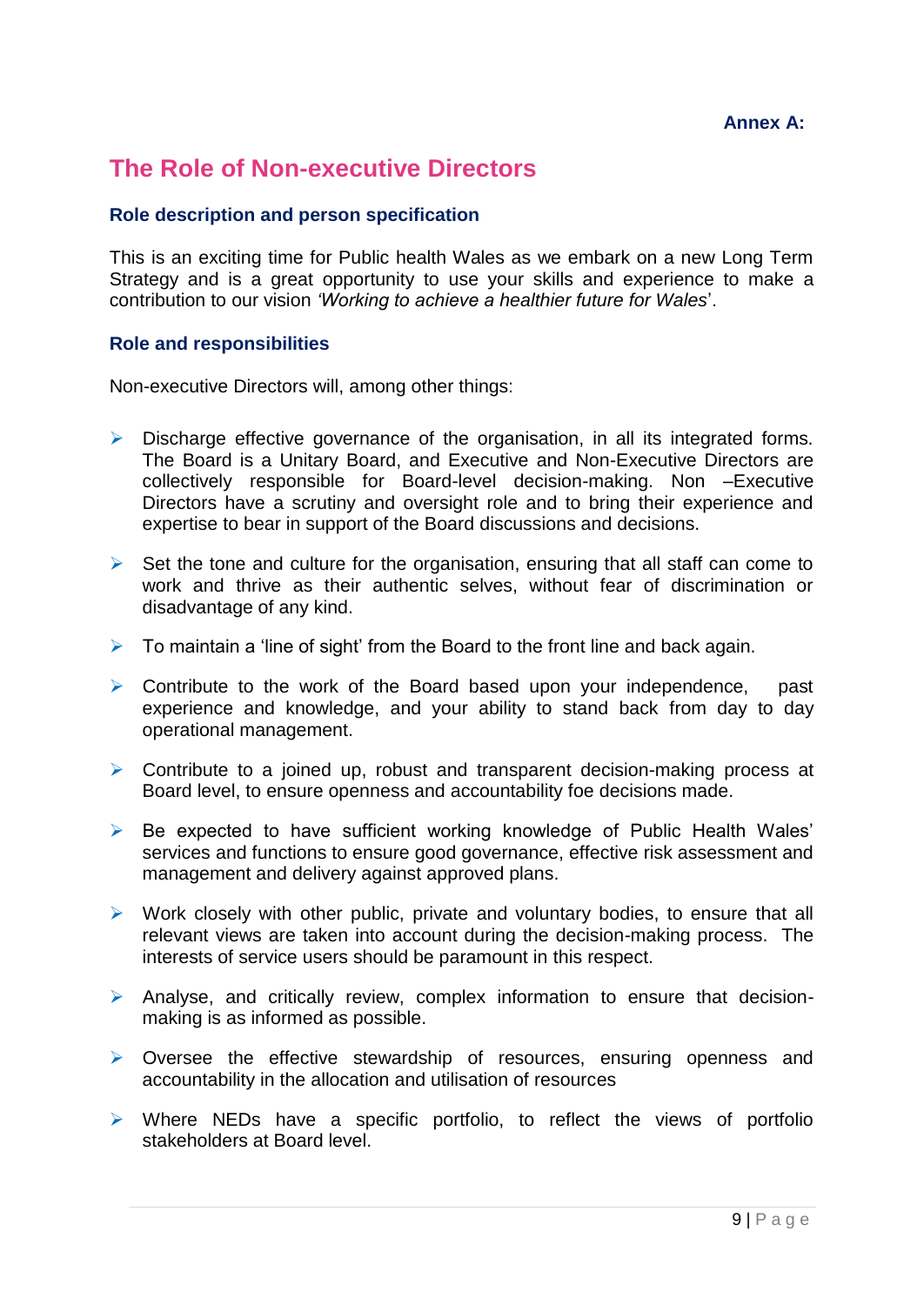$\triangleright$  Discharge the role in accordance with the Nolan Principles and the Public Health Wales' Board Etiquette.

## <span id="page-9-0"></span>**Person Specification**

#### **For Third Sector Role:**

#### **Person Specification**

You will most likely be, or will have had, substantial experience in working/ having worked at a senior level in a Third Sector environment. Your understanding and appreciation of population health-related issues in Wales and the role that the Third Sector can play in improving health in Wales, in this context is essential.

To be considered, you must be able to demonstrate that you have the qualities, skills and experience to meet all the essential criteria for appointment.

#### **Role Specific Criteria**

Public Health Wales works in strategic partnership with Third Sector organisations across Wales, this partnership being vital to the achievement of our mission and vision to improve the health and well-boing of the people of Wales. It is important that we maintain effective links and maximise our combined efforts with all Third Sector bodies and umbrella organisations. We are therefore seeking applications from people with past or present **knowledge and experience of working with, or within, the Third Sector in Wales**, to bring this vital perspective to the Board table.

In your application you will need to demonstrate:

- A knowledge and understanding of the role of the Third sector in Wales;
- Ability to apply your knowledge and understanding of Third Sector matters, in relation to public health, and the wider determinants of health in a strategic Board environment;
- An understanding of the issues affecting the Third Sector nationally and the ability to work in partnership to achieve joint / desired outcomes;
- Experience of working at a senior executive or Board level.

Public Health and well-being are important for everyone in Wales and we welcome applications from people who reflect the rich diversity of the population.

## **Desirable criteria**

 $\triangleright$  You will have ideally served in a non-executive or trustee role at national level.

#### <span id="page-9-1"></span>**Time commitment**

The post of Non-executive Director (Third Sector) to Public Health Wales NHS Trust is based on a notional commitment of a minimum of four (4) days per month but this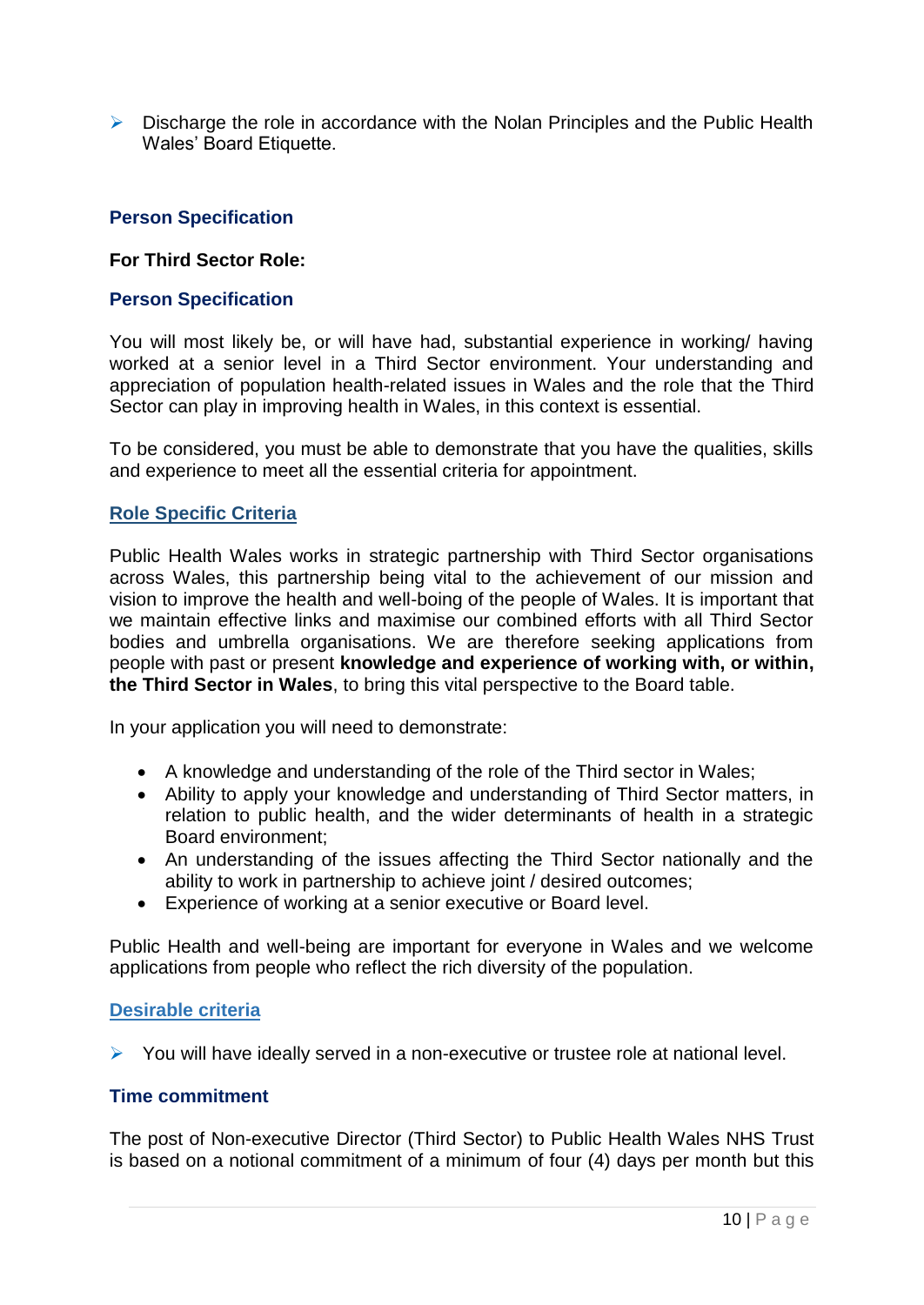will be subject to organisational demands and is often higher than the minimum requirement.

### <span id="page-10-0"></span>**Welsh Language**

Welsh language skills are desirable for this appointment. All candidates will be expected to display empathy towards the language and demonstrate leadership to strengthen bilingual service provision within the NHS in Wales.

### <span id="page-10-1"></span>**Remuneration**

The post of Non-executive Director (Third Sector) will be paid at £9,360 per annum paid monthly or quarterly in arrears as agreed with the Trust.

Where a Non-executive Director is allowed time off from their current employment with pay to perform their duties, they will receive no additional remuneration for undertaking the Non-executive Director role. They will be treated in the same way as other employees who are given paid time off to undertake public duties.

#### <span id="page-10-2"></span>**Expenses**

You will be entitled to be re-imbursed, if appropriate, against receipts for travel and subsistence expenses incurred while on Trust business. Expenses must be claimed within three months of them being incurred unless there are exceptional circumstances.

Childcare and other dependent expenses may also be paid, on production of receipts, for additional costs incurred while undertaking Trust work.

#### <span id="page-10-3"></span>**Tenure of office**

The Minister for Health and Social Services determines the length of the appointment, which will initially be up to four (4) years. However, this is subject to the Non-executive Director remaining eligible for the role for the duration of the term. Board members may stand for a maximum of eight (8) years.

#### <span id="page-10-4"></span>**Accountability**

Non-executive Directors are appointed by the Minister for Health and Social Services and are accountable to the Minister through the Chairperson for carrying out their duties and for their performance.

#### <span id="page-10-5"></span>**Assistance for Disabled Members**

Where appropriate all reasonable adjustments will be made to enable Non-executive Directors to effectively carry out their duties.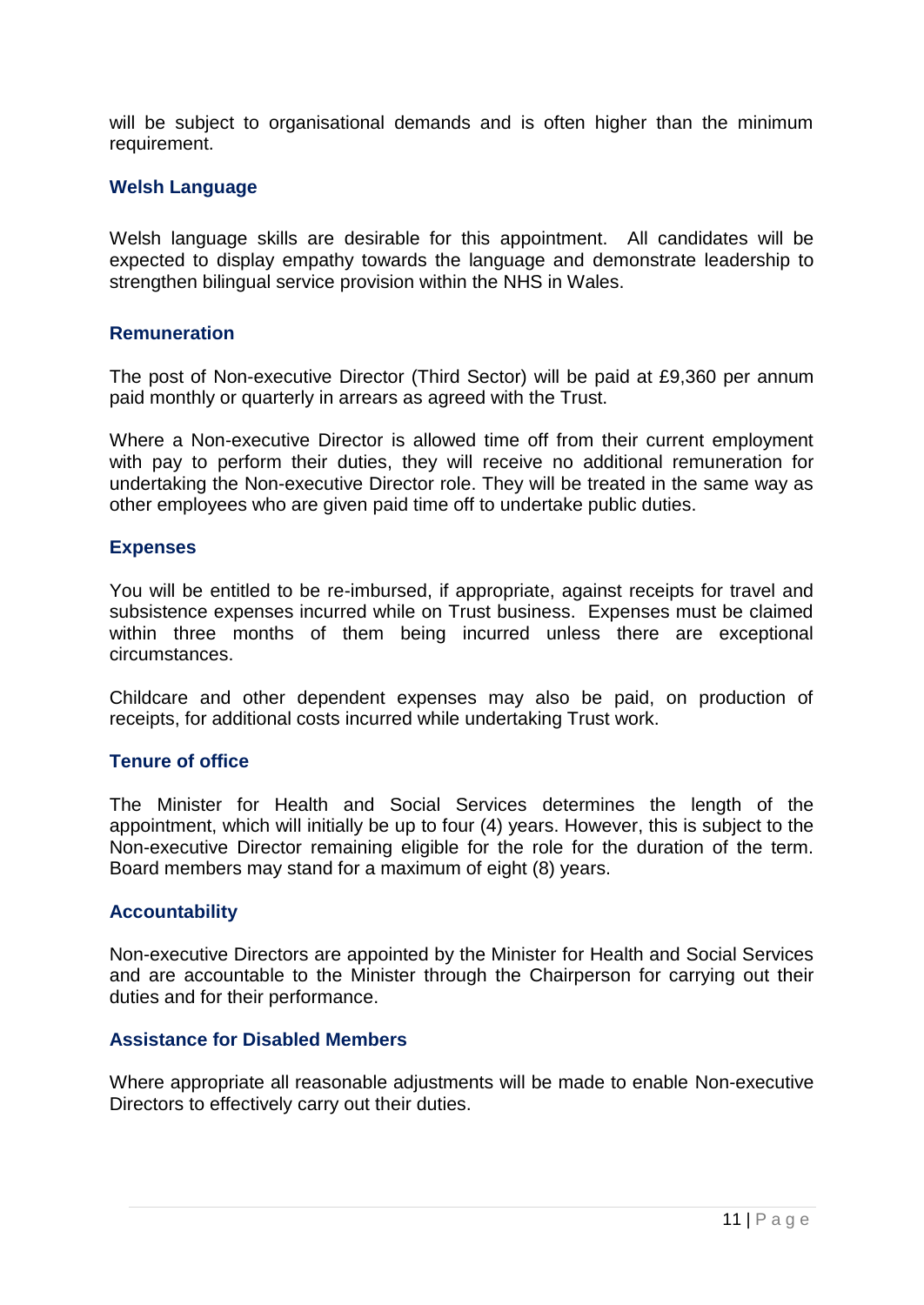# <span id="page-11-0"></span>**Eligibility**

A person shall be disqualified from appointment if he/she:

- a. has within the preceding 5 years been convicted in the UK, Channel Islands or the Isle of Man of any offence and has had passed on him/her a sentence of imprisonment (whether suspended or not) for a period of not less than 3 months;
- b. has been adjudged bankrupt or has made a composition or arrangement with his creditors;
- c. has been dismissed, otherwise than by reason of redundancy, or non-renewal of a fixed term contract, from any paid employment with a health service body;
- d. is a person whose tenure of office as the chair, member or director of a health service body has been terminated because his/her appointment is not in the interests of the health service, for non-attendance at meetings or for nondisclosure of pecuniary interest;
- e. is an employee of a health service body.

Subject to the exception noted in (e), it is the policy of the Welsh Government that all recent employees of LHBs and NHS Trusts should serve a non-involvement break before being considered for an NHS Public Appointment.

Any other information that may materially affect your application for appointment should be declared in the application form under the Conflict of Interests section.

Applicants should be persons who conduct themselves at all times in a manner which will maintain public confidence.

In particular, applicants are required to declare whether they are aware of anything in their private or professional life that would be an embarrassment to themselves or to the Welsh Government if it became known in the event of appointment.

Candidates should also note that membership of a LHB is a disqualifying office for membership of the National Assembly for Wales under the National Assembly for Wales (Disqualification) Order 2015.

## <span id="page-11-1"></span>**Conflicts of Interest**

You should particularly note the requirement for you to declare any private interests that may, or may be perceived to, conflict with the role and responsibilities as Independent Members of Public Health Wales including any business interests and positions of authority outside of the role in Public Health Wales.

If appointed, Non-executive Directors must declare these interests and seek confirmation from the Chairperson of Public Health Wales that no conflict has arisen and that it is appropriate for them to remain a board member.

## **Due Diligence**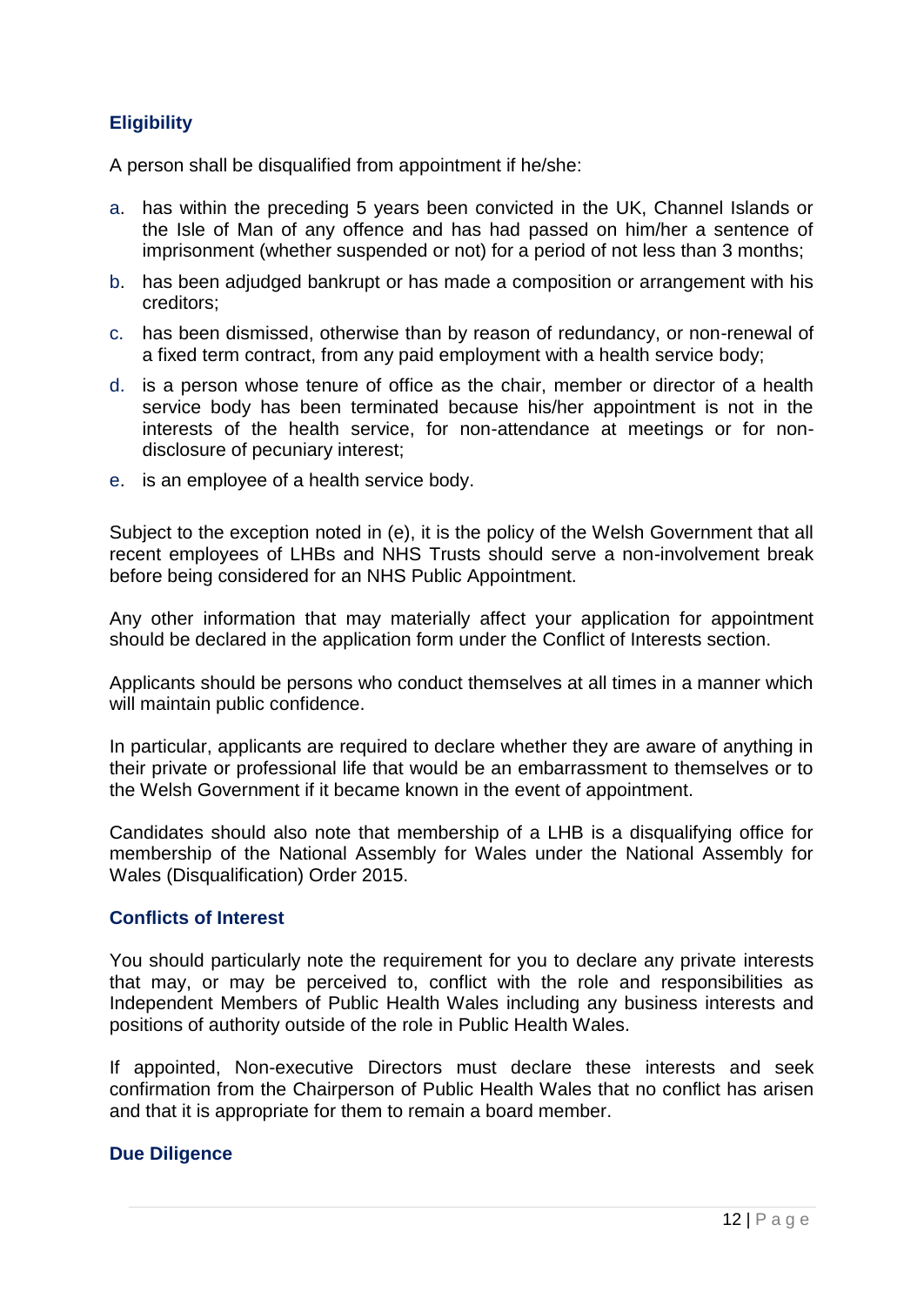Welsh Government Public Bodies Unit will undertake due diligence checks on all candidates successfully sifted to interview. This will include, but not necessarily be limited to social media and Internet searches. As a result, you may be asked questions at interview in relation to any due diligence findings.

### <span id="page-12-0"></span>**Standards in public life**

Non-executive Directors will be expected to adhere to the standards of good governance set for the NHS in Wales, which are based on the Welsh Government's Citizen Centred Governance Principles and incorporate Nolan's "Seven Principles of Public Life".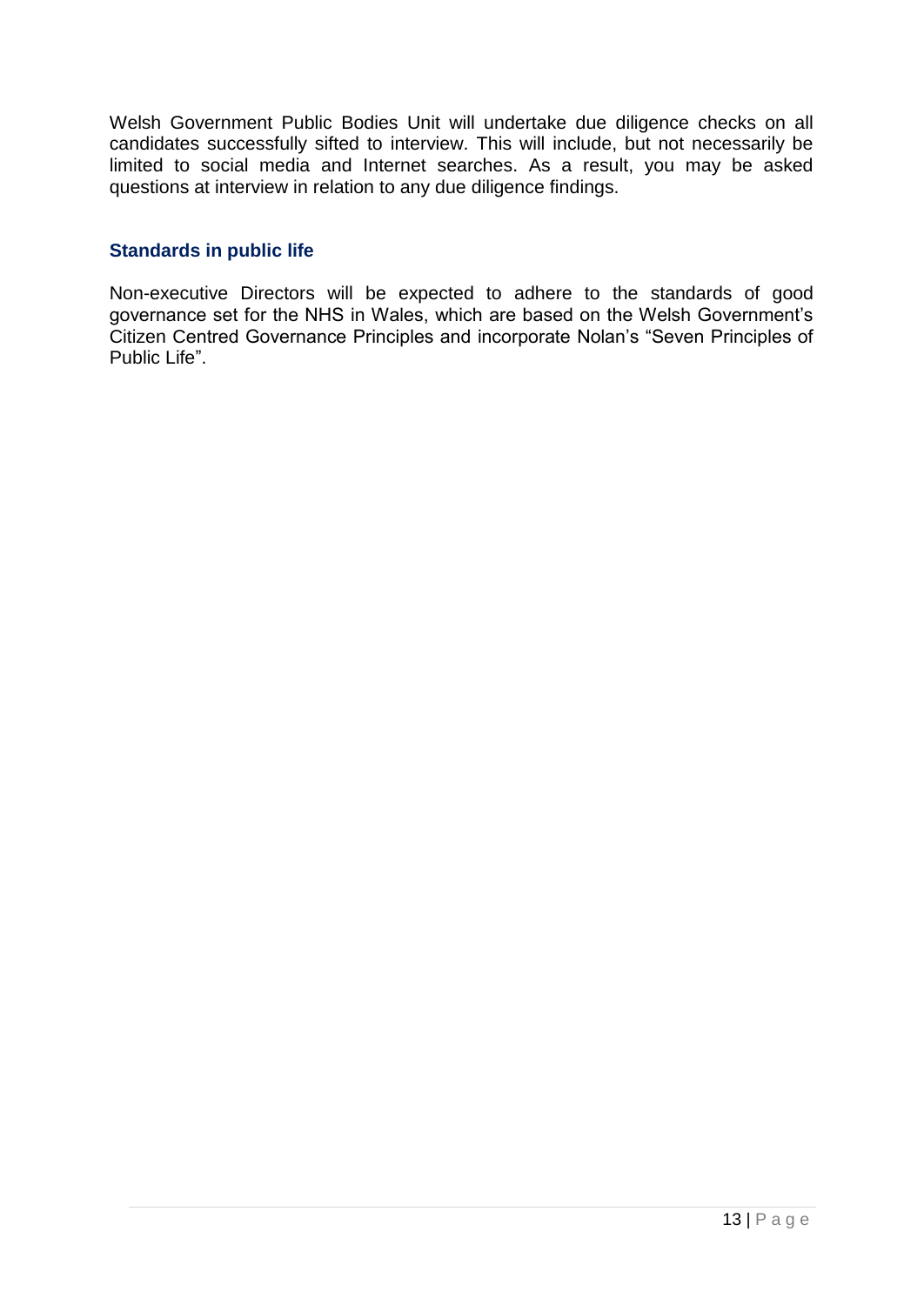# <span id="page-13-1"></span><span id="page-13-0"></span>**About Public Health Wales**

#### **Background**

Public Health Wales is the National Public Health Institute in Wales. Its vision is *Working to achieve a healthier future for Wales* and, in delivering this vision, it plays a pivotal role in driving improvements in population health and wellbeing, reducing health inequalities, improving healthcare outcomes, protecting the public and supporting the development of health in all policies across Wales.

The organisation works closely with communities, NHS organisations, local authorities, ministers and officials and a wide range of partners including the voluntary sector, housing, education and the police and criminal justice system. It also has an increasing role in supporting public health internationally as a World Health Organization Collaborating Centre and through its many relationships with international partners including the International Association of National Public Health Institutes.

It is an exciting time for public health in Wales with an innovative and progressive policy and legislative context that firmly places health, well-being and sustainability at the forefront of public services in Wales. Three significant drivers for this are the *Wellbeing of Future Generations (Wales) Act,* the *Programme for Government: Prosperity for All the national strategy* and *A Healthier Wales: our plan for health and social care*.

Our focus is very clear. In order to achieve improvements in health and well-being at scale and pace and reduce health inequalities in Wales, we will need to focus on what works, support our own national and local Public Health Wales people in thinking, engaging and working with partners differently and manage and deliver change well. We also need to support our partners including communities, workplaces, the NHS, local authorities, the third sector, police, fire and rescue and housing agencies in becoming public health advocates and champions within and across communities. Additionally, there is a need to modernise how we, and the wider public health system, engages, interacts and communicates with the general public and communities.

We have established a number of key strategic partnerships and collaborations to drive improvements in health, well-being and sustainability across Wales – with a particular focus on building resilience and the wider determinants. These include *CymruWellWales* a cross sector strategic partnership leading for Wales on the first 1000 Days and the Wales Adverse Childhood Experience (ACEs) Support Hub, the *Early Action Together* national programme with Public Health Wales and the police and criminal justice system to embed a public health approach to policing in Wales and a strategic *Health and Housing Partnership* for Wales.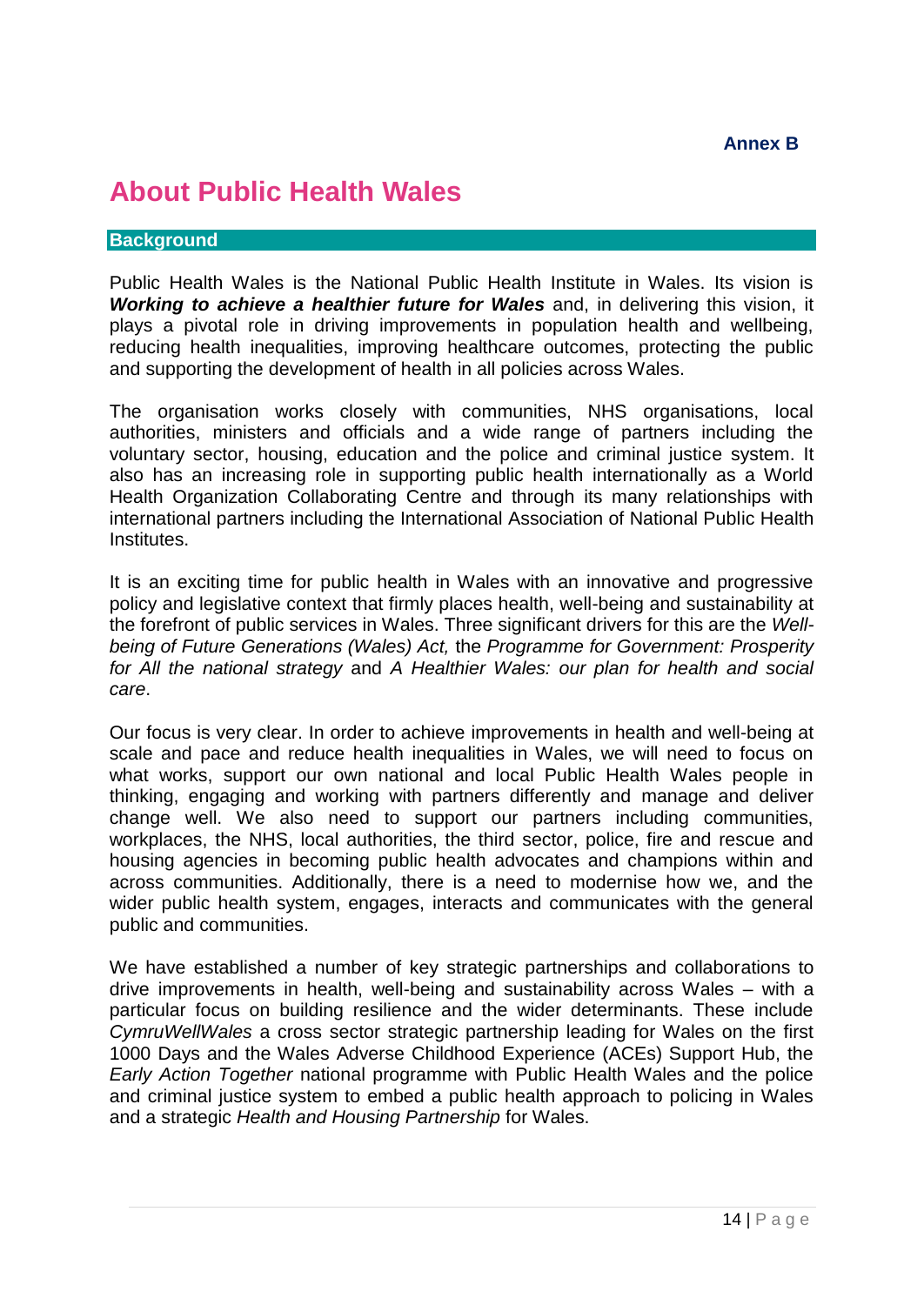#### **What we do**

The main functions of the organisation are as follows:

## *Providing Public Health Services:*

- **Delivering national screening programmes:** to assist the early detection, prevention and treatment of disease.
- **Protecting the public from harm:** providing information, advice and taking action to protect people from communicable disease and environmental hazards.
- **Providing a network of microbiology services**: to support the diagnosis and management of infectious diseases.
- **Safeguarding people:** providing expertise and strategic advice to help safeguard children and vulnerable adults.

#### *Improving Health and Well-being:*

- **Health improvement**: providing information, advice and taking action across sectors to promote health, prevent disease and reduce health inequalities.
- **Health Intelligence:** providing public health data analysis, evidence and knowledge to support approaches to improve health and wellbeing (this function is currently being moved into a new Knowledge Directorate in the organisation).
- **Primary, community and integrated care:** strengthening public health impact at a local level by supporting communities to help people to stay healthier for longer.
- ◆ **Development of a new Behaviour Change Unit for Wales –** this is being established during 2019/2020.

#### *Improving Healthcare Outcomes:*

- **NHS quality improvement and patient safety:** providing the NHS with information, advice and support to improve population outcomes for patients.
- **Delivering 1000 Lives Improvement Service:** national and local focused support to build capacity and capability across the NHS and improve the quality and safety of care provided locally.
- **Customised support for national healthcare programmes:** providing improvement expertise for national NHS healthcare programmes of work.

#### *Influencing Policy, Undertaking Research and International Development:*

- **Influencing policy:** to address the wider determinants of health in order to improve population health and wellbeing and reduce health inequalities.
- **Undertake and commission research and evaluation:** into effective public health action to inform current and future approaches, understand population need and mobilise knowledge (this function is being transferred into the new Knowledge Directorate).
- **International development:** working with partners in the wider UK, Europe and more broadly to support health in other countries, learn from effective public health approaches, evidence elsewhere, and share good practice from Wales.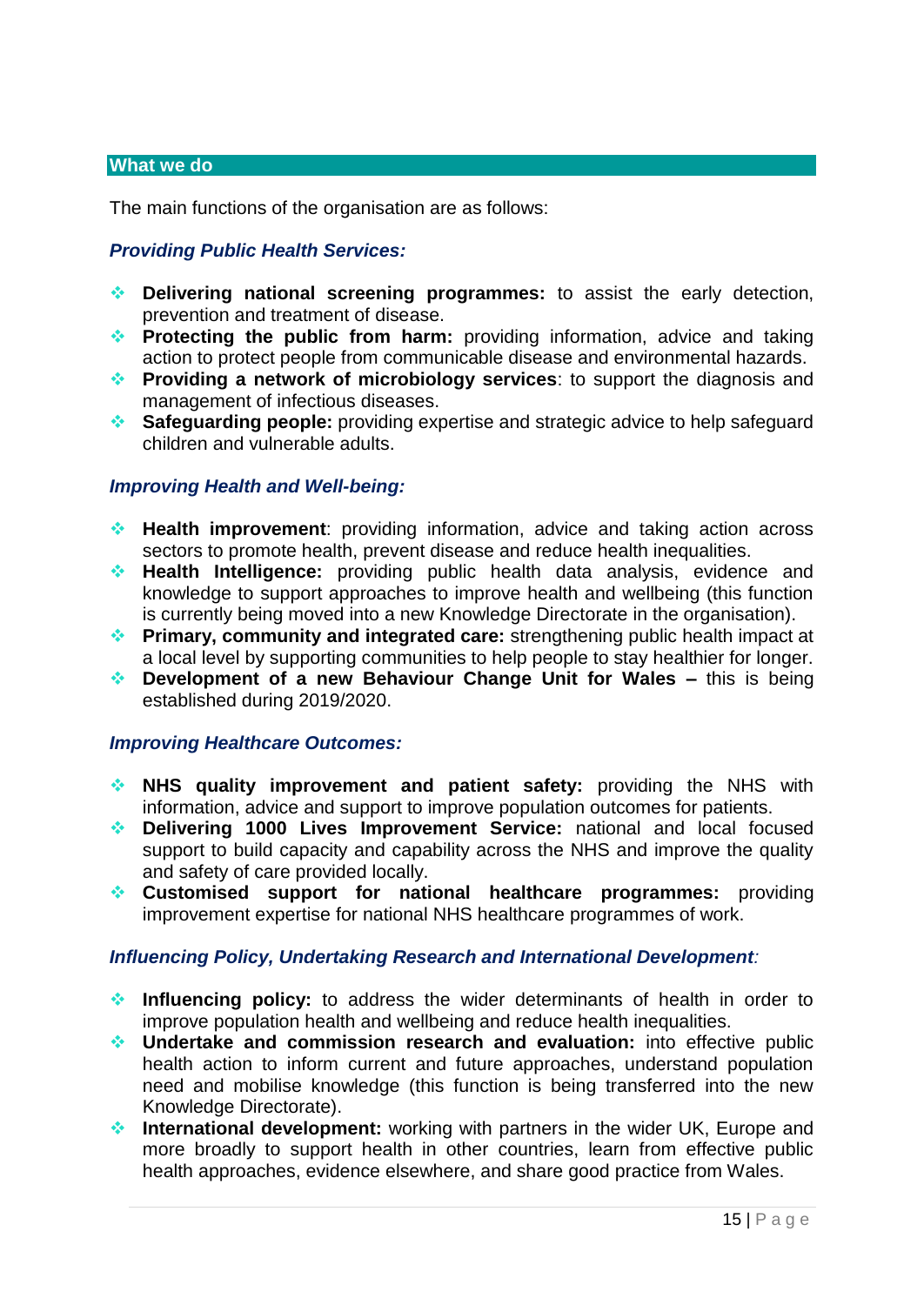#### **The World Health Organization Collaborating Centre** on investment for health and well-being.

We also have a range of corporative service support functions.

#### **Our Strategy**

With support from our staff, partners and the public of Wales, we have developed a Long Term Strategy covering 2018-2030. Please press Ctrl and click on the graphic below for further information.



This Strategy will enable us to focus on how we can best work with our partners to have maximum impact in improving health and wellbeing and reducing health inequalities in Wales.

The Executive Summary of our Strategic plan can be found on page 20.

## **Our Values**

Working together, with trust and respect, to make a difference.

#### **Organisational Structure**

Public Health Wales has a new organisational structure to ensure that the organisation is suitably designed to deliver its strategic priorities and to add maximum value to improving health in Wales. The organisation is in the process of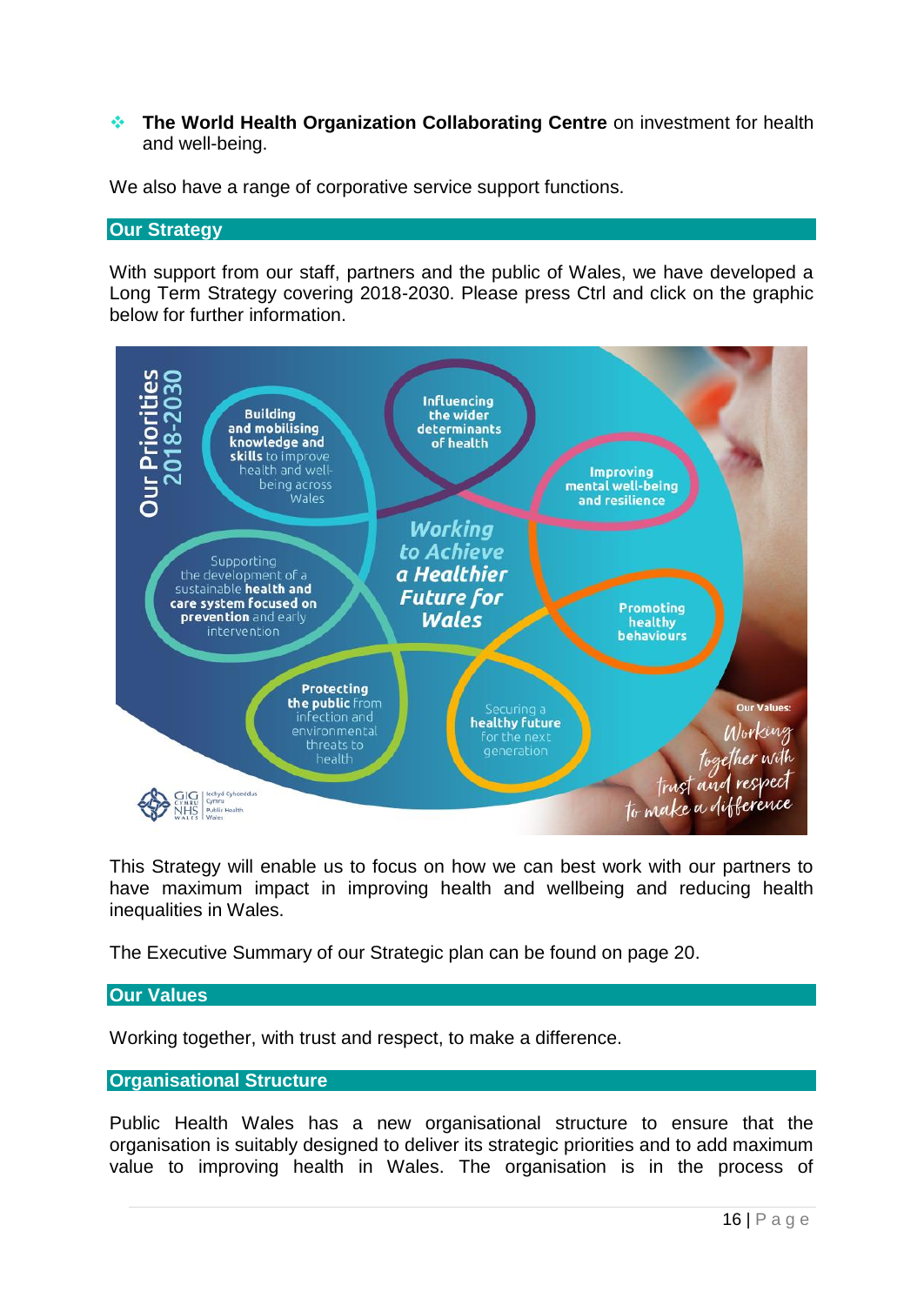implementing the new structure and therefore there is considerable exciting change taking place. Please refer to the organisational structure on page 19.

As a national organisation, there are extremely talented staff spread throughout Wales with the headquarters based in the heart of the capital city of Cardiff. Many of our staff are also based in offices and laboratories across Wales with some based in the premises of the seven health boards.

#### **Establishment Order**

Public Health Wales was established as an NHS Trust on 1 October 2009. Its functions as set out in its Establishment Order are to:

- (a) manage and provide to or in relation to the health service in Wales a range of public health, health protection, healthcare improvement and health advisory services, child protection services, microbiological laboratory services and services relating to the surveillance, prevention and control of communicable diseases
- (b) develop and maintain arrangements for making information about matters related to the protection and improvement of health in Wales available to the public in Wales; to undertake and commission research into such matters and to contribute to the provision and development of training in such matters
- (c) undertake the systematic collection, analysis and dissemination of information about the health of the people of Wales in particular including cancer incidence, mortality and survival; and incidence of congenital anomalies
- (d) manage, provide, co-ordinate, monitor, evaluate and conduct research into screening for a range of health conditions and health related matters.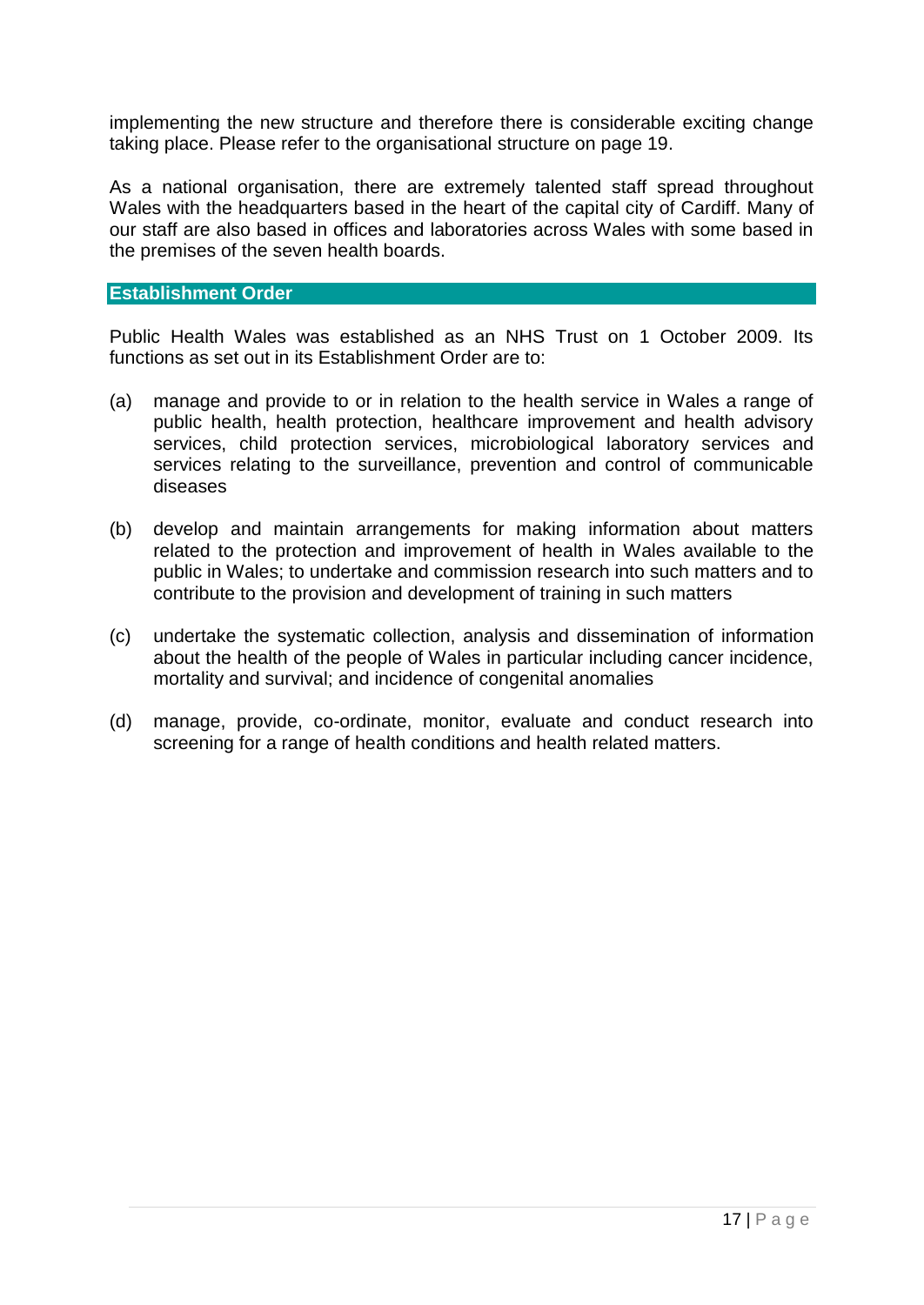## **Membership of the Board**

The **[Board](https://phw.nhs.wales/about-us/board-and-executive-team/board-papers/board-meetings/2021-2022/27-may-2021/board-papers-27-may-2021/4-2a-board-270521-integrated-performance-report-cover/)** is a unitary Board comprising both Executive and Non-Executive Directors. The following table lists the members of our Board and additional members of the Executive Team.

| <b>Non-Executive Directors</b>                                                                                |                                   |  |  |  |
|---------------------------------------------------------------------------------------------------------------|-----------------------------------|--|--|--|
| Chairperson                                                                                                   | <b>Jan Williams OBE</b>           |  |  |  |
| Vice-Chairperson                                                                                              | <b>Kate Eden</b>                  |  |  |  |
| <b>Non-Executive Director</b>                                                                                 | Diane Crone                       |  |  |  |
| <b>Non-Executive Director</b>                                                                                 | Judi Rhys OBE                     |  |  |  |
| <b>Non-Executive Director</b>                                                                                 | Sian M Griffiths OBE              |  |  |  |
| <b>Non-Executive Director</b>                                                                                 | <b>Mohammed Mehmet</b>            |  |  |  |
| <b>Non-Executive Director</b>                                                                                 | <b>Dyfed Edwards</b>              |  |  |  |
| <b>Executive Directors</b>                                                                                    |                                   |  |  |  |
| <b>Chief Executive</b>                                                                                        | Dr Tracey Cooper                  |  |  |  |
| Deputy Chief Executive/ Executive Director of<br><b>Operations &amp; Finance</b>                              | Huw George                        |  |  |  |
| National Director Health Protection and<br>Screening Services, Executive Medical Director                     | Dr Fu-Meng Khaw                   |  |  |  |
| <b>Executive Director of Policy and International</b><br>Health / director of the WHO Collaborating<br>Centre | <b>Professor Mark Bellis</b>      |  |  |  |
| Executive Director of Quality, Nursing and Allied<br><b>Health Professionals</b>                              | <b>Rhiannon Beaumont-</b><br>Wood |  |  |  |
| <b>Other members of the Executive Team</b>                                                                    |                                   |  |  |  |
| Transitional Director of Health and Wellbeing                                                                 | <b>Sally Attwood</b>              |  |  |  |
| Director of People and Organisational<br>Development                                                          | <b>Neil Lewis</b>                 |  |  |  |
| Director for NHS Quality Improvement and<br>Patient Safety/ Director Improvement Cymru                        | Dr John Boulton                   |  |  |  |
| National Director for Public Health Knowledge<br>and Research                                                 | lain Bell                         |  |  |  |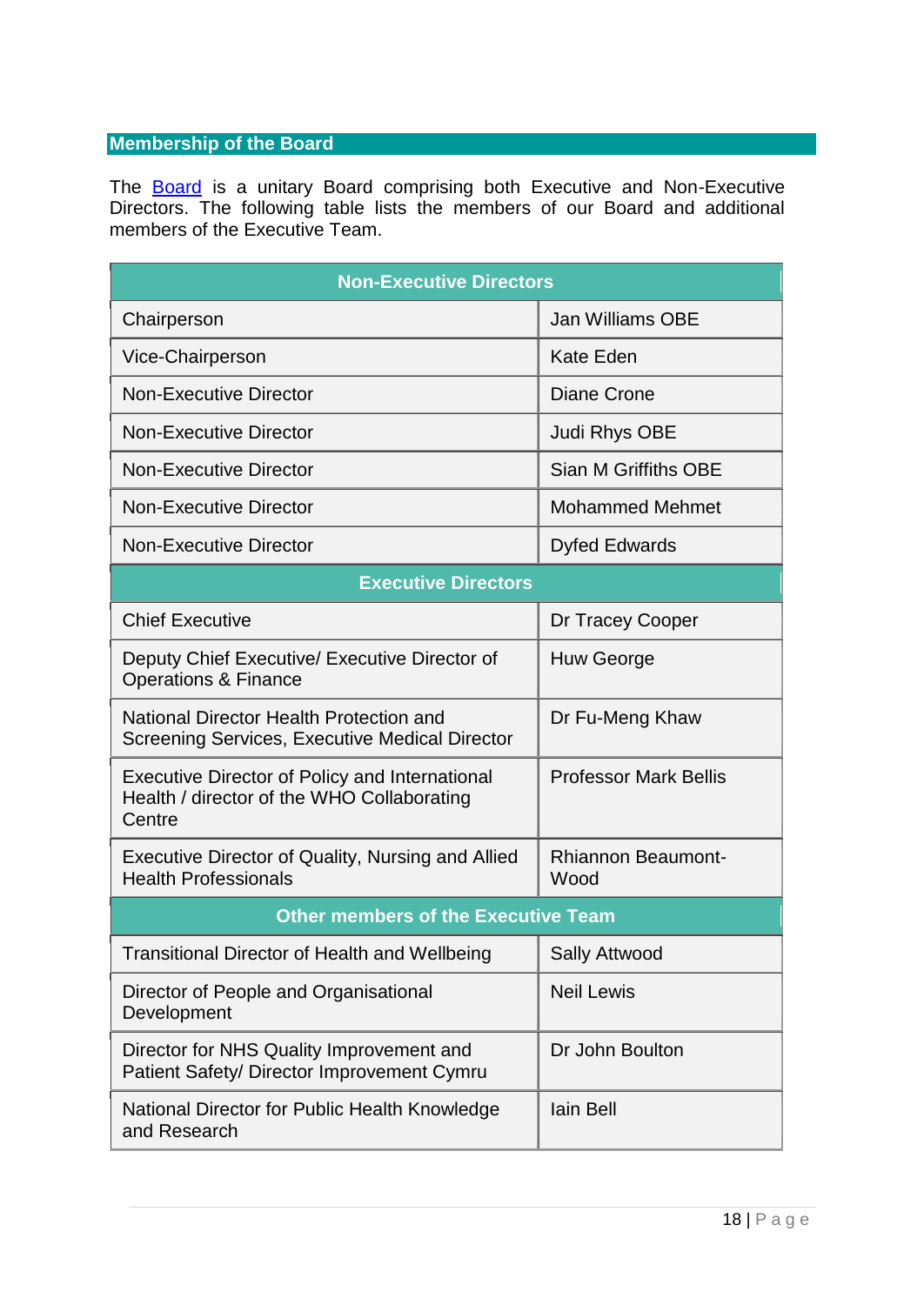| <b>Board Secretary</b>                          |                      |
|-------------------------------------------------|----------------------|
| Board Secretary and Head of Board Business Unit | <b>Helen Bushell</b> |

# **Further Information**

Web: [www.publichealthwales.org](http://www.publichealthwales.org/) Email:<mailto:general.enquiries@wales.nhs.uk> Twitter: @PublichealthW Facebook: [www.facebook.com/#!/PublicHealthWales](http://www.facebook.com/#!/PublicHealthWales)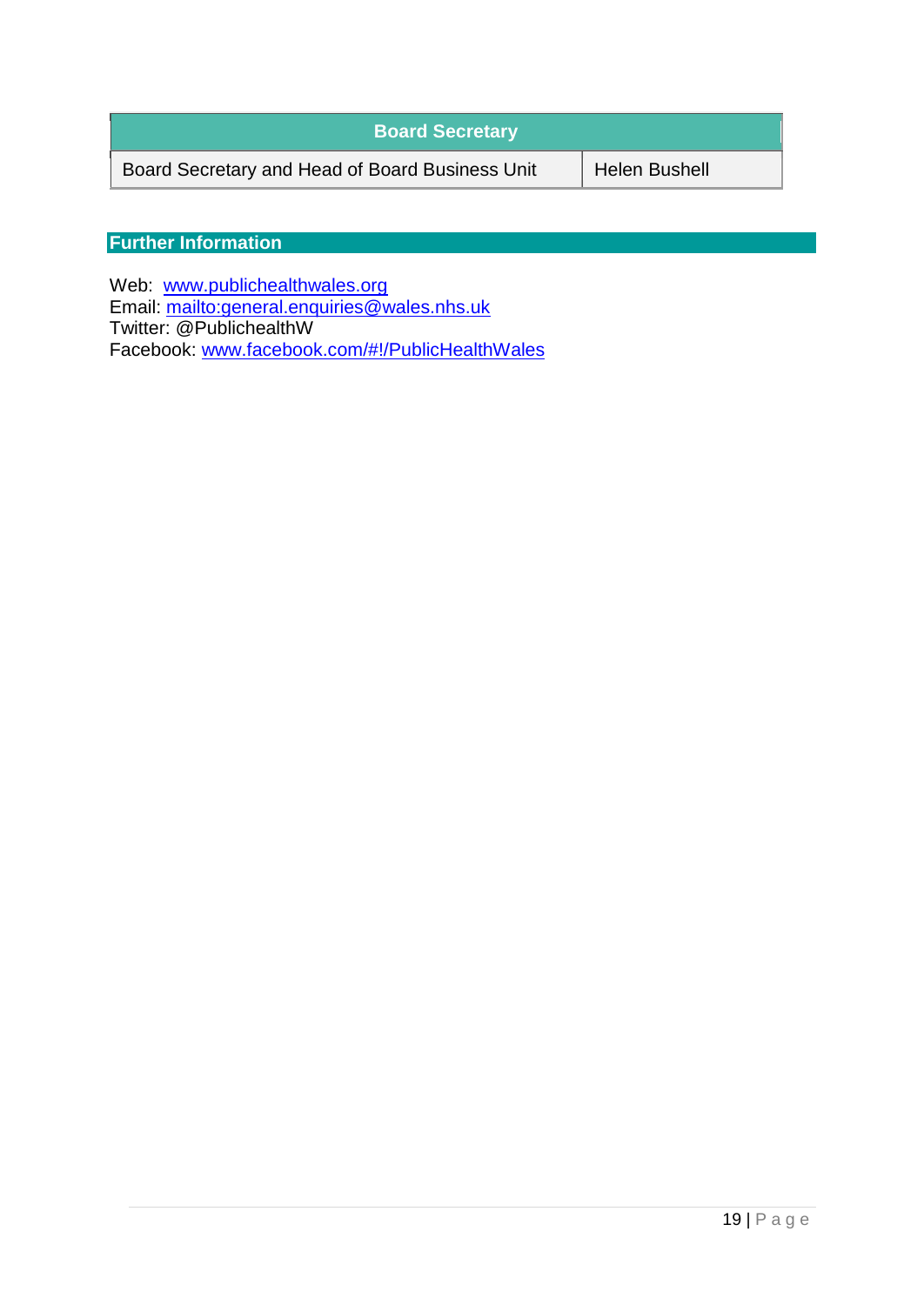# **Public Health Wales Organisational Structure**

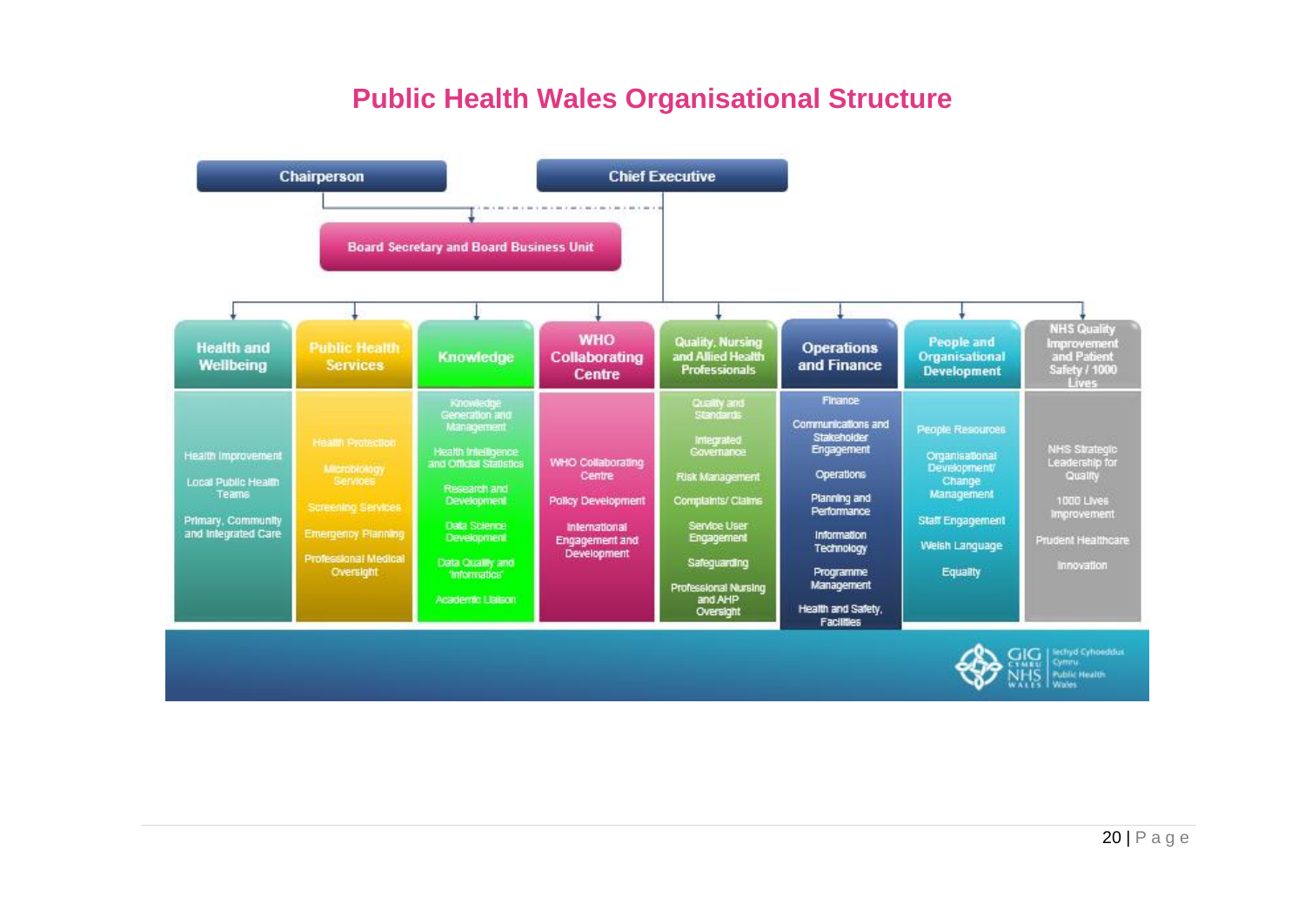# **Strategic Plan Executive Summary**

<span id="page-20-0"></span>This strategic plan is the first three-year plan to deliver our new Long Term Strategy, which spans from 2018 to 2030. It details the actions we will take over the next three years to work towards the delivery of our new Long Term Strategy and how we intend to achieve our purpose of **'***Working to achieve a healthier future for Wales'*.

It demonstrates how we will focus our efforts, through the delivery of our seven strategic priorities, on making the maximum difference to the health and well-being of our present and future generations. Since the early phase of the COVID-19 pandemic, our Strategic Plan was paused while the organisation aligned itself to deliver the health protection response. Gradually, further work has commenced on a number of other strategic priorities and we recently approved an in-year variation to the former [Operational Plan.](https://phw.nhs.wales/topics/latest-information-on-novel-coronavirus-covid-19/staff-information-page1/public-health-wales-operational-plan/) During 2021/22, we are in the process of reviewing and refreshing our Long Term Plan.

The focus of our work will be on the delivery of our strategic priorities, which we consider to be our well-being objectives as outlined in the Well-being of Future Generations (Wales) Act. These are set out below:

## **Our Strategic Priorities/ well-being objectives**

#### **1. Influencing the wider determinants of health**

We will collaborate with others to understand and improve factors that impact on everyone's health. This will include a focus on key determinants including family, friends and communities, housing, education and skills, good work, money and resources and also our surroundings.

#### **2. Improving mental-well-being and building resilience**

We will help everybody realise their full potential and be better able to cope with the challenges that life can bring. Population approaches to improving mental well-being help individuals to realise their full potential; cope with the challenges that life throws at them; work productively; and contribute to their family life and communities. Good mental well-being impacts physical as well as mental health and has the potential to influence related inequalities in health.

#### **3. Promoting healthy behaviours**

We will understand the drivers of unhealthy behaviour and make healthy choices easier for people. By rapidly reducing smoking prevalence, increasing physical activity, promoting healthy weight, and preventing harm from a range of behaviours including substance use we will reduce the burden of disease and help reduce health inequalities arising from long term conditions such as obesity, cancers, heart conditions, stroke, respiratory disease and dementia.

#### **4. Securing a healthy future for the next generation through a focus on early years**

We will work with parents and services to ensure the best start in life for all children in Wales. Early years are defined in policy in Wales as the period from pregnancy to seven years of age. A child's early years are a key time to ensure good outcomes later in life including better learning, access to good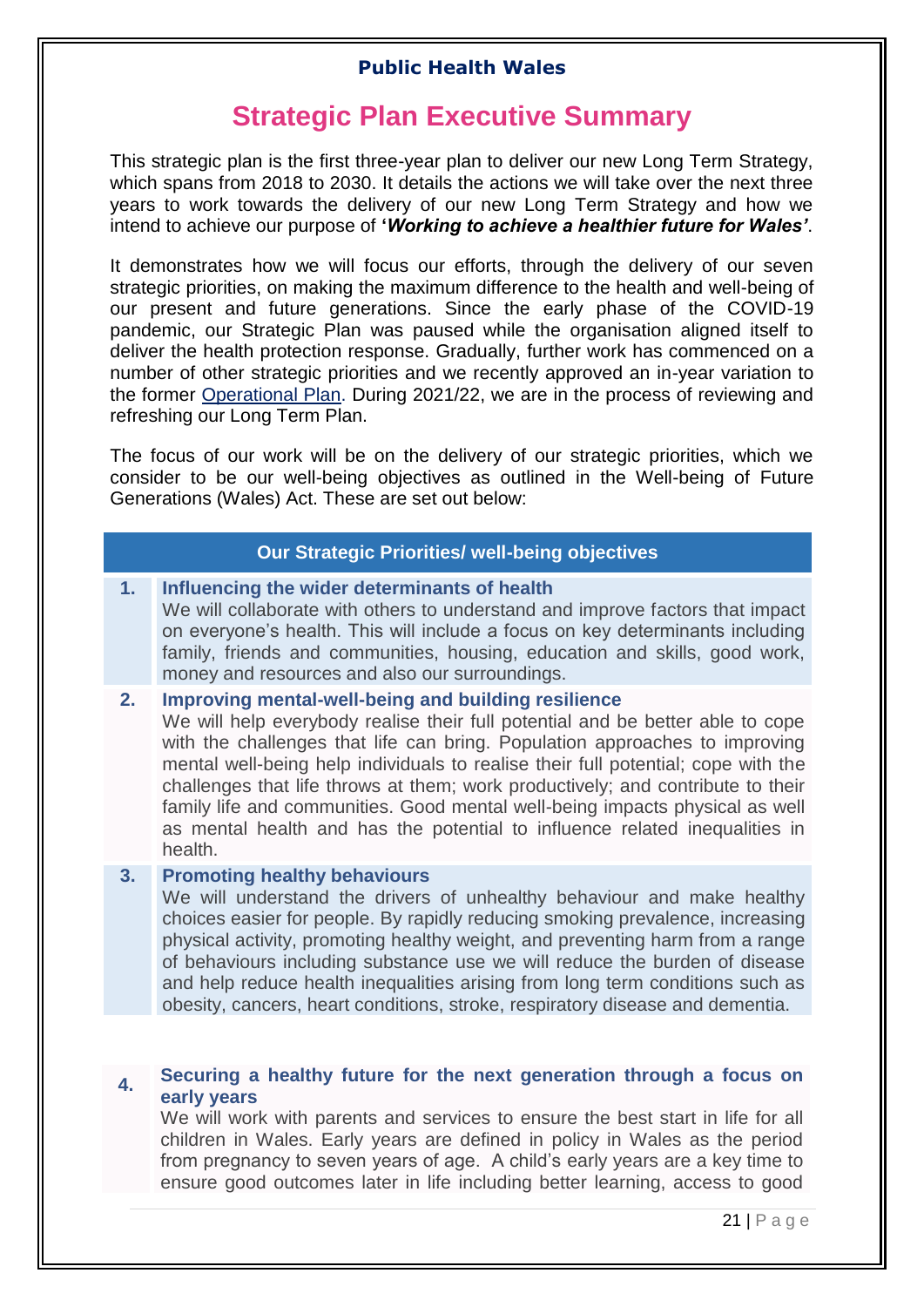work and a fulfilling life.

- **5. Protecting the public from infection and environmental threats to health** We will apply our expertise to protect the population from infection and threats from environmental factors, working in collaboration with others to mitigate these risks to human health. This will involve early detection, good planning and application of resource in collaboration with others to provide an effective response for our population.
- **6. Supporting the development of a sustainable health and care system focused on prevention and early intervention**

We will work alongside our partners to support the development of sustainable and accessible health and care systems focused on prevention and early intervention. This will include a focus on national population-based screening, reducing variation and inequality in care and harm in its delivery and supporting care moving closer to the home.

**7. Building and mobilising knowledge and skills to improve health and well-being across Wales**

We will develop the skills, policy, evidence-based knowledge to help us and our partners improve health and well-being. Through our work, we will enable the timely generation, review and communication of local, national and international knowledge to effectively improve, protect and sustain the health of current and future generations in Wales. We will inform policy and practice through expert, impartial, trusted intelligence leading a whole-system, crosssector approach for population health.

# <span id="page-21-0"></span>**The challenges we face**

Prior to the COVID-19 pandemic, we had made great strides in improving the health of the population in recent years. Our population is living longer than ever before. Like many other countries, we face increasing challenges about how to stay healthy as we get older. We also continue to have intractable health inequalities across different parts of Wales. This means that we are not as healthy as we could be as we age. Some of us also need significant support and this contributes to serious challenges in the sustainability of health and care services in Wales. Obviously, the pandemic has had a substantial impact on health in Wales and we are focused now in understanding and advising on how best to mitigate the socio-economic and health harms that have accrued as a result of the pandemic. 30 | P a g e Despite this, we have a significant opportunity to meet these challenges head on by working together across all parts of society and sectors. This must be done in a way that builds enablement and trust and focuses on what we know will bring about the best health and well-being for our people. In this context, we have taken time to understand what works best in the long term. This will help us to focus and prioritise our collective efforts to improve the health and well-being of the people of Wales. This picture of health in Wales will only become more complex in coming years if what we do in the future is the same as we have done in the past.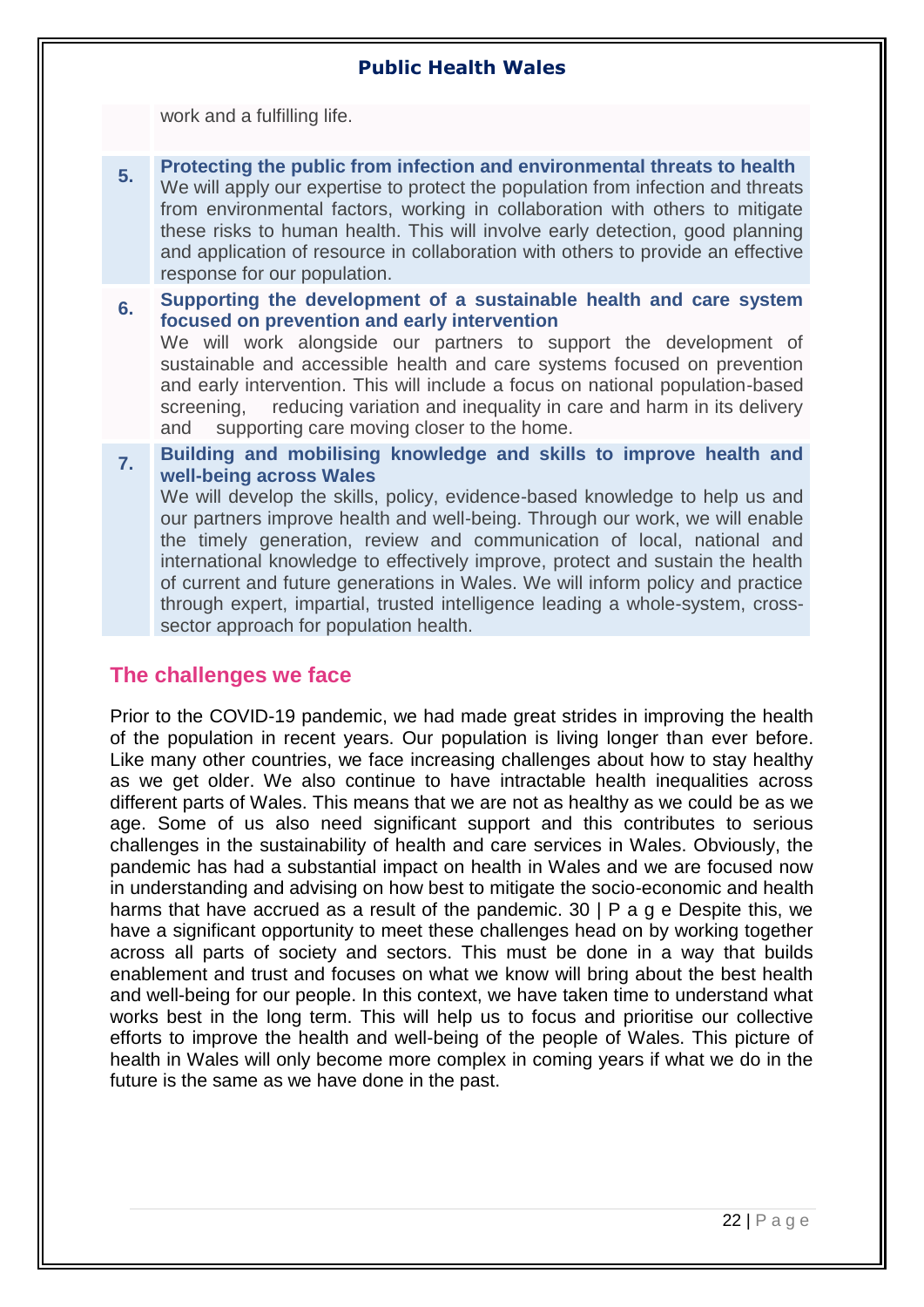# <span id="page-22-0"></span>**Our opportunities to make a difference**

We do not underestimate these challenges, but we believe that we have significant opportunities to deliver tangible improvements for the people of Wales at a pace and scale not previously seen. We must look to utilise and maximise our collective assets, develop and nurture close collaborations between Public Health Wales, academia and partners across the wider research infrastructure in Wales and embrace the principles of sustainability and prudent healthcare and the unique opportunities presented by the Well-being of Future Generations Act (Wales) Act 2015.

The Well-being of Future Generations Act gives us exciting opportunities to work across boundaries and with people and partners that we have not previously worked closely with and continue to enable us to introduce a fundamental shift in the way we work.

We will do this by continuing to embrace the five ways of working set out in the Act. These are:









*Long term Prevention Integration Collaboration Involvement*

Examples of how we are embedding the five ways of working are detailed within our plan and further case studies and examples can be found in our refreshed Well-being Statement. We have also set out in the detail of the plan how each strategic priority/ well-being objective aligns to the goals and five ways of working in the Act and what we will be doing to deliver them over the next few years.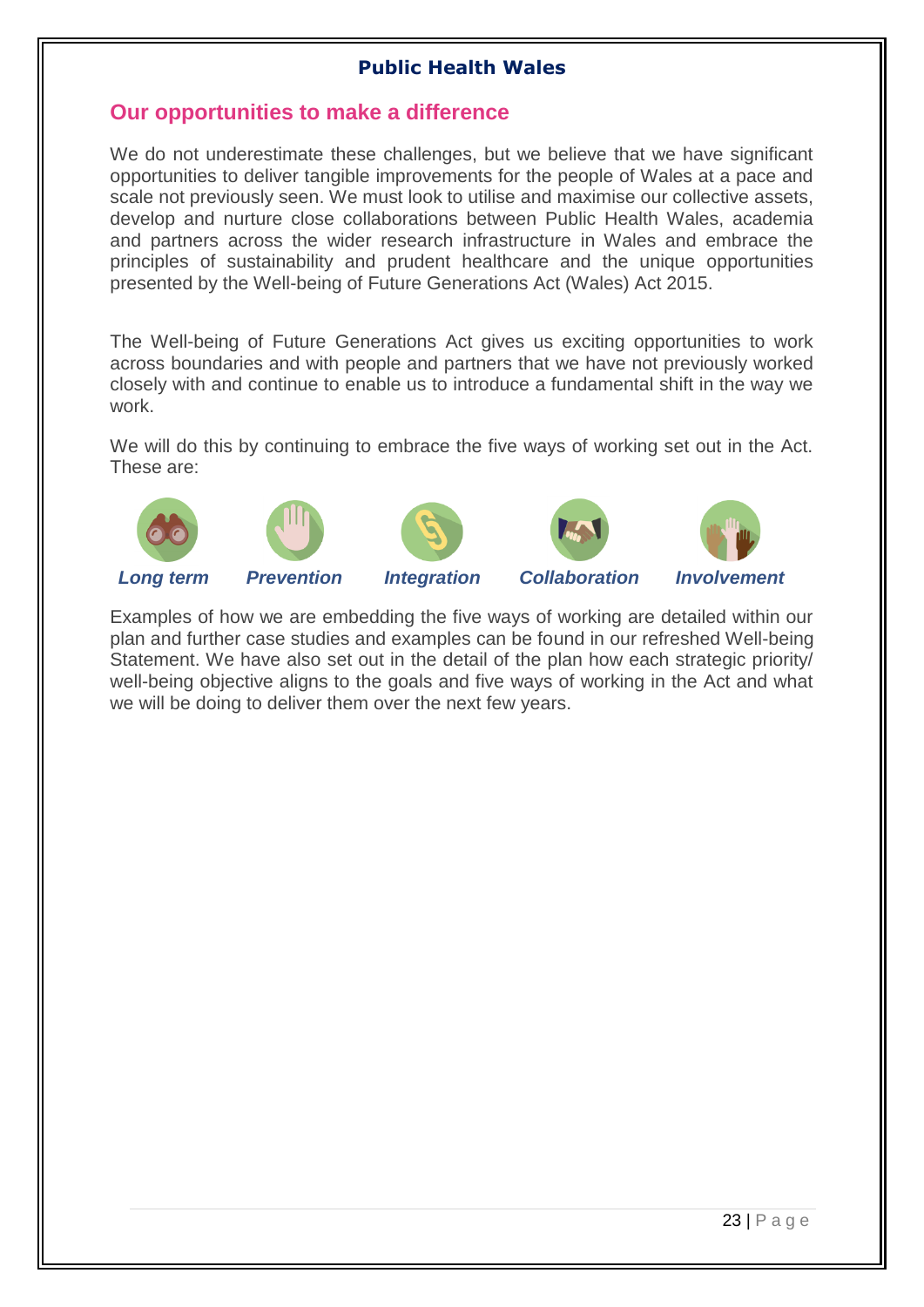# <span id="page-23-0"></span>**The NHS in Wales**

The health of the people of Wales continues to improve. Significant progress has been made against the big killers of cancer and heart disease in the past 20 years. Male premature deaths from heart disease have reduced by 60 per cent since 1991. There has been considerable success in concerted efforts against smoking, alcohol and substance misuse and risk behaviours. This has resulted in year on year improvement in health outcomes as a nation.

Despite this progress, there is more to do and there remains a commitment and aspiration to work together to further reduce the impact of ill health.

There remain considerable challenges in levelling the health status for the whole population. Traditional, stubborn, pockets of deprivation exist in different parts of the country. The aim of Welsh Government is to tackle the inequalities that exist in Wales by pursuing a health in all policy approach, supported by coordinated and determined research and intelligence. The recently passed Well-being of Future Generations (Wales) Act is ground breaking legislation that places health and sustainability firmly in the fabric of public services in Wales in order to build a healthier, happier and fairer Wales.

The NHS in Wales was reconfigured with the formation of seven health boards taking responsibility for the planning and delivery of all services in their areas – from primary to tertiary care. There is an ideal opportunity to build this on the platform of a prevention-based integrated model that focuses on keeping people healthier for longer.

Wales faces similar pressures to the NHS in the rest of the UK. Moreover, in a time of serious economic stringency the financial challenge faced by the NHS and public services in Wales is a formidable one which necessitates a radical re-appraisal in the way in which health and care services are provided and delivered to the people of Wales. We need to ensure that, over the next few years, significant work is done to continue to modernise services and secure a sustainable health service which meets the ever growing demand. This must be achieved in the context of helping people to stay healthier for longer

## <span id="page-23-1"></span>**Government**

The [Welsh Government](https://wales.com/) was established in 1999 following a referendum the previous year. The Welsh Government has gathered further powers since and is now able to pass laws on all subjects in the 20 devolved areas without first needing the agreement of the UK Parliament. Economic development, health, education, local government, transport, planning and culture are among the devolved issues so, working nationally and locally, Public Health Wales has access to both policy levers and local delivery systems. There are 22 unitary local authorities in Wales and a range of all Wales institutions covering public life in the country.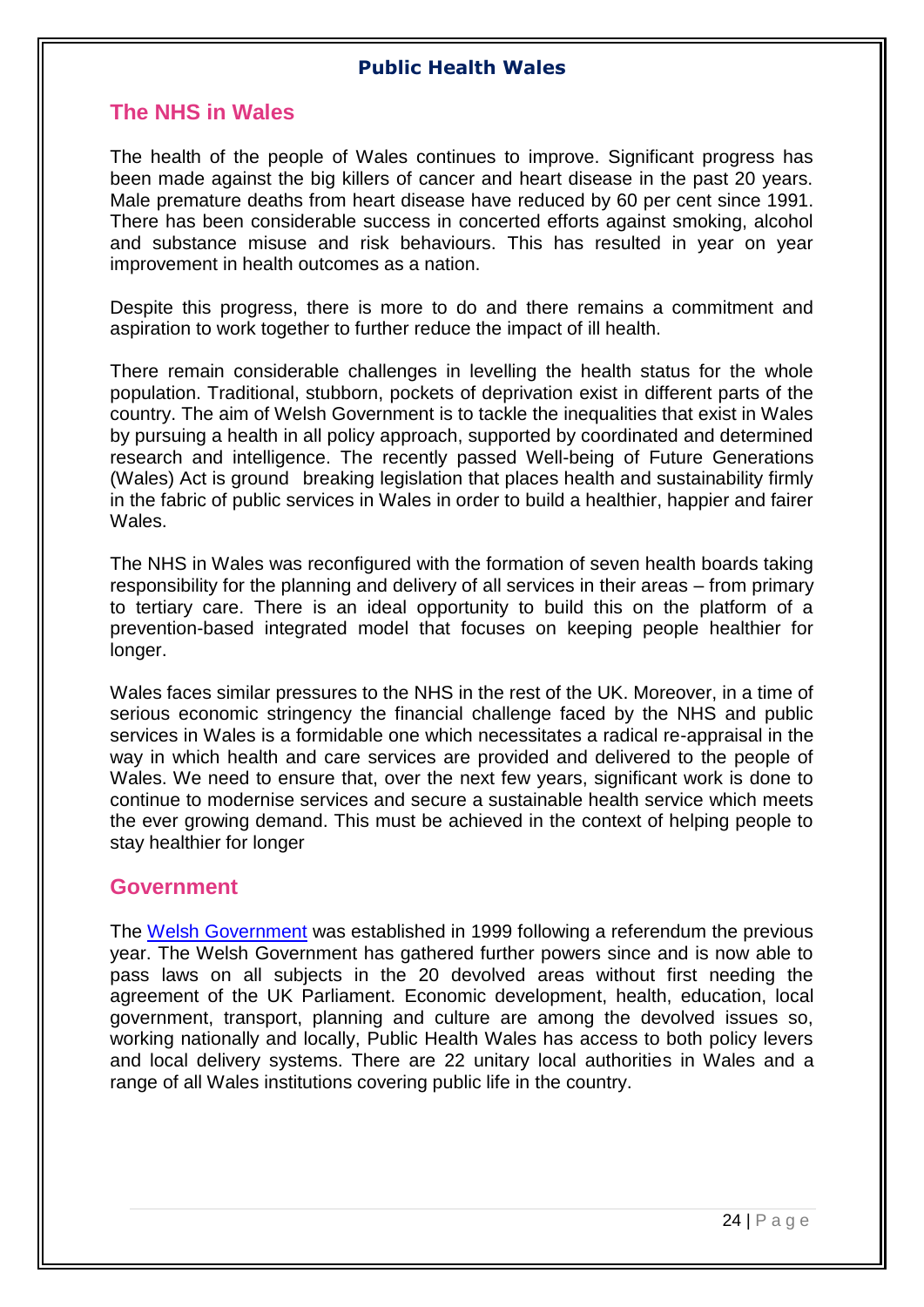### **Annex C**

#### <span id="page-24-1"></span><span id="page-24-0"></span>**The selection process**

The selection panel will assess your application form in terms of your CV and personal statement to determine whether you meet the criteria for the role, and whether or not you will be invited to interview. The panel can rely only on the information you provide in your CV and personal statement to assess whether you have the skills and experience required. Please ensure that you provide evidence to support how you meet all of the criteria and questions asked to complete as part of your personal statement.

The selection panel will consist of Geraldine Buckley , Welsh Government and Jan Williams, Chair of the Public Health Wales NHS Trust. The Independent Panel Member is to be confirmed.

Candidates invited for interview will also be asked to attend a Stakeholder Panel, which will take place on the same day as the interview. The Panel membership is to be confirmed.

Your application may be "long-listed", subject to the volume of applications received, before it is passed to the shortlisting panel for consideration. You should be aware that in this situation, your application might not be considered in full by the entire selection panel.

We anticipate that during the week commencing 8 November 2021 the panel will have decided who will be invited for interview during the week commencing 6 December 2021.

The panel will select for interview only the strongest applicants who it feels have demonstrated that they best meet the criteria as asked to demonstrate in the personal statement. However, if you have applied under the guaranteed interview scheme and you meet the minimum essential criteria for the post, then you will also be invited for interview.

If you are invited to interview and if the interview date is not already provided in this information pack, we will aim to provide you with as much notice as we can of the interview date. If you are unable to make the arranged interview date, we will endeavour to re-arrange it but it might not be possible due to time constraints within the appointment timetable or selection panel availability.

You will receive email communication from the Appoint system to let you know whether or not you have been invited to be interviewed.

If invited to interview, the panel will question you about your skills and experience, asking specific questions to assess whether you meet the criteria set out for the post. The appointment process as well as an interview may include further assessment of suitability for the role. Further information will be provided in advance to those called for interview.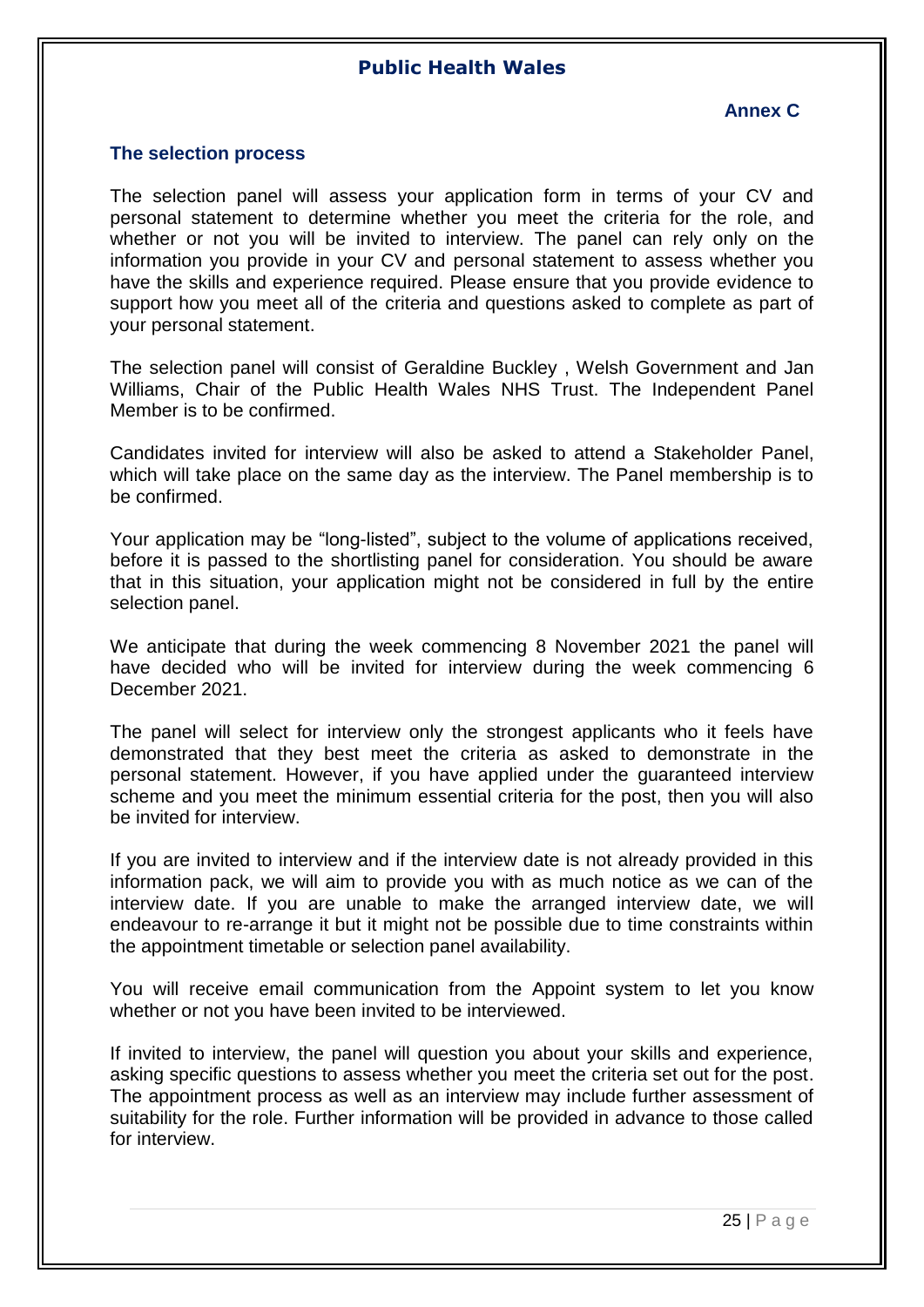Candidates who the panel believe are 'appointable', will be recommended to the Minister for Health and Social Services who will make the final decision. The Minister for Health and Social Services may choose to meet with appointable candidates before making a decision. If he does, he will meet all candidates in the presence of the selection panel chair or their nominated representative. There will be a time gap between interview and a final appointment decision being made. Candidates who have been interviewed will be kept informed of progress.

If you are successful, you will receive a letter from the Minister for Health and Social Services appointing you as an Independent Member of Public Health Wales, which will confirm the terms on which the appointment is offered.

If you are unsuccessful at interview, you will be notified by Welsh Government. We appreciate it takes a lot of time and effort to apply for roles and that feedback is a valuable part of the process. As a result, the letter will provide the details of who you may approach for feedback on your interview and application, if you so wish

#### **Queries**

For queries about your application, please contact [Publicappointments@gov.wales](mailto:Publicappointments@gov.wales)

#### **Regulation by the Commissioner for Public Appointments**

The Commissioner regulates and monitors appointments to public bodies listed on the latest Order in Council to ensure procedures are fair, open and transparent and based on merit. More information about the role of the Commissioner and his Code of Practice is available from

[http://publicappointmentscommissioner.independent.gov.uk](http://publicappointmentscommissioner.independent.gov.uk/)

#### **If you are not completely satisfied**

The Welsh Government will aim to process all applications as quickly as possible and to treat all applicants with courtesy. If you have any complaints about the way your application has been handled, please contact [Publicappointments@gov.wales.](mailto:Publicappointments@gov.wales)

If after receiving a comprehensive response from the Welsh Government you are still concerned, you can write to the Commissioner for Public Appointments. Please contact:

The Commissioner for Public Appointments 1 Horse Guards Road London SW1A 2HQ Tel: 0207 271 0849

**Email**: [publicappointments@csc.gsi.gov.uk](mailto:publicappointments@csc.gsi.gov.uk)